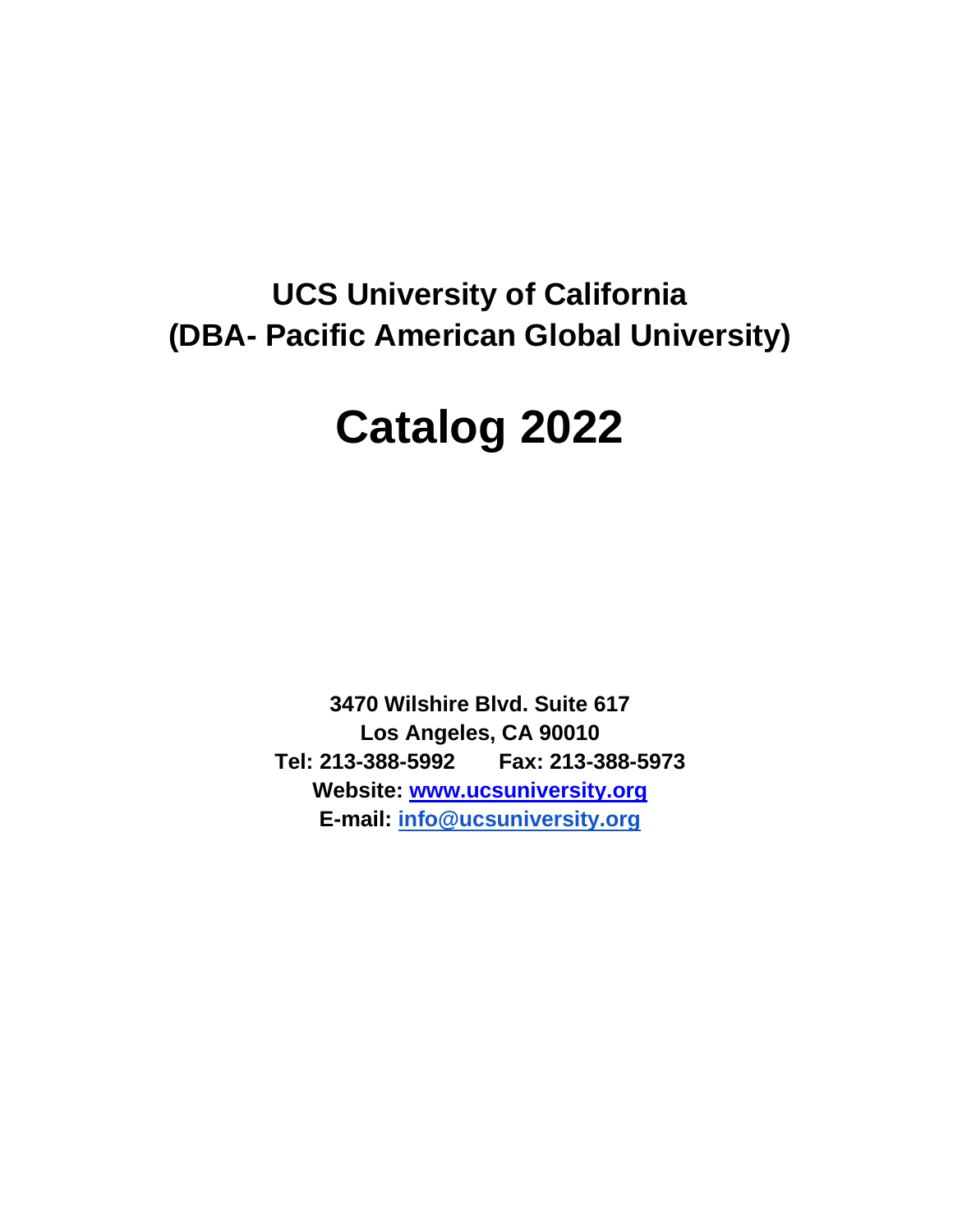# **Table of Contents**

| 1. University                                | 4              |
|----------------------------------------------|----------------|
| <b>History</b>                               | 4              |
| <b>Mission Statement</b>                     | 4              |
| <b>Institutional Objectives</b>              | 4              |
| <b>Philosophy of Education</b>               | 4              |
| <b>Campus Location and contact</b>           | 4              |
| <b>2. ADMISSION POLICIES</b>                 | 5              |
| <b>Applying</b>                              | 5              |
| <b>Enrollment</b>                            | 5              |
| <b>Spiritual Characteristics</b>             | 5              |
| <b>Non - discrimination Policy</b>           | 6              |
| <b>3. ACADEMIC POLICIES</b>                  | 6              |
| Grading                                      | 6              |
| <b>Course Repetition</b>                     | $\overline{7}$ |
| <b>Articulation Agreements</b>               | 7              |
| <b>Class Attendance</b>                      | $\overline{7}$ |
| <b>Registration</b>                          | 7              |
| Time Limits for Completion of the programs   | 7              |
| <b>Contract, Cancellation, and Dismissal</b> | $\overline{7}$ |
| <b>Satisfactory Academic Progress (SAP)</b>  | 8              |
| <b>Academic Good Standing</b>                | 8              |
| <b>4. UNIVERSITY PROGRAMS:</b>               | 9              |
| <b>Bachelor of Theology</b>                  | 9              |
| <b>Master of Divinity</b>                    | 18             |
| <b>Academic Requirements</b>                 | 18             |
| <b>Time Limit</b>                            | 18             |
| <b>5. FINANCIAL INFORMATION</b>              | 23             |
| <b>General Schedule</b>                      | 23             |
| <b>Refund Policy</b>                         | 23             |
|                                              |                |

2

**Pages**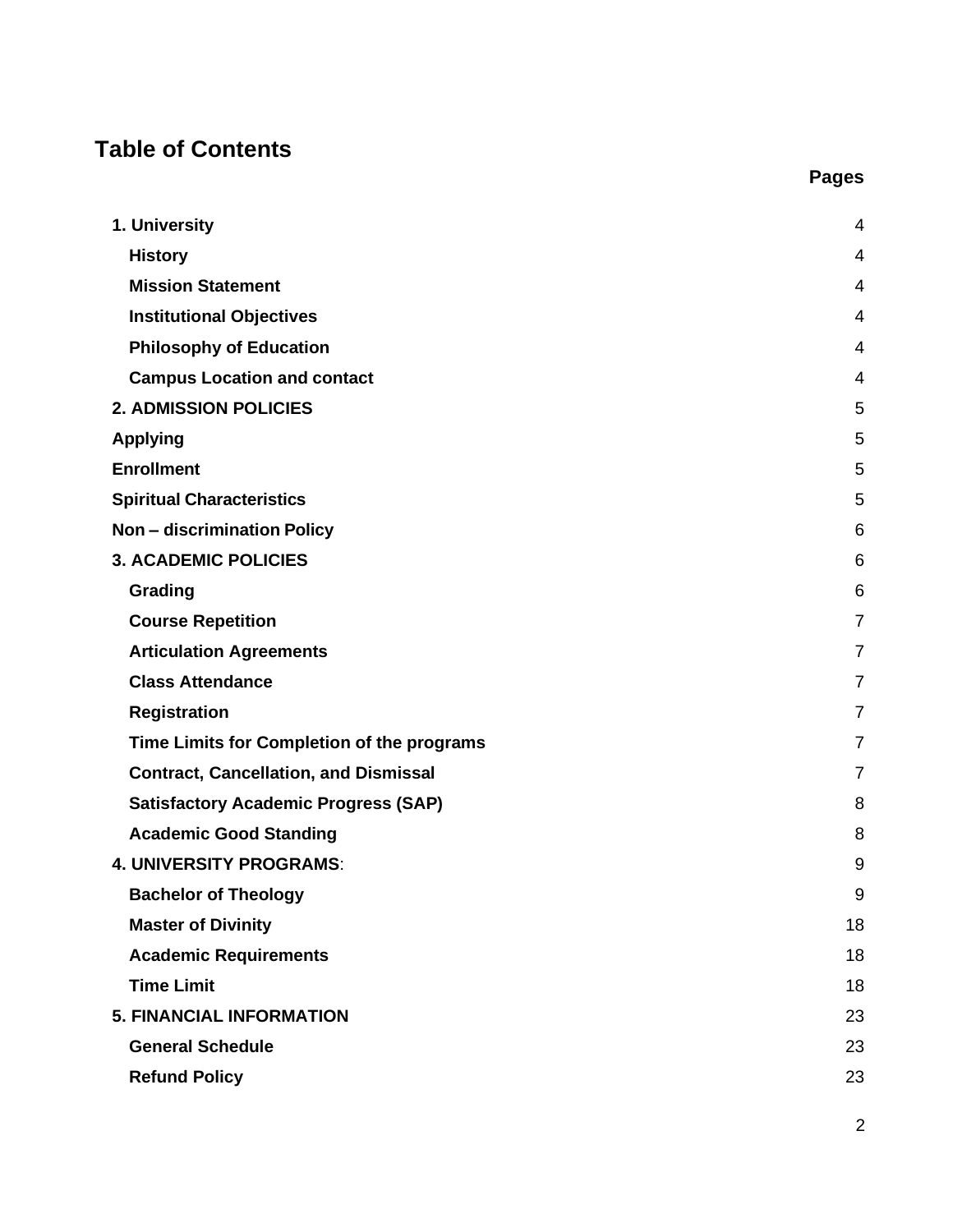| <b>Outstanding Balances</b>                                      | 23 |
|------------------------------------------------------------------|----|
| <b>6. OTHER POLICIES</b>                                         | 24 |
| <b>Sexual Harassment</b>                                         | 24 |
| <b>Grievance and Complaint Procedures</b>                        | 24 |
| <b>Family Educational Rights and Privacy Act (FERPA) of 1994</b> | 25 |
| <b>ACADEMIC CALENDAR 2022</b>                                    | 26 |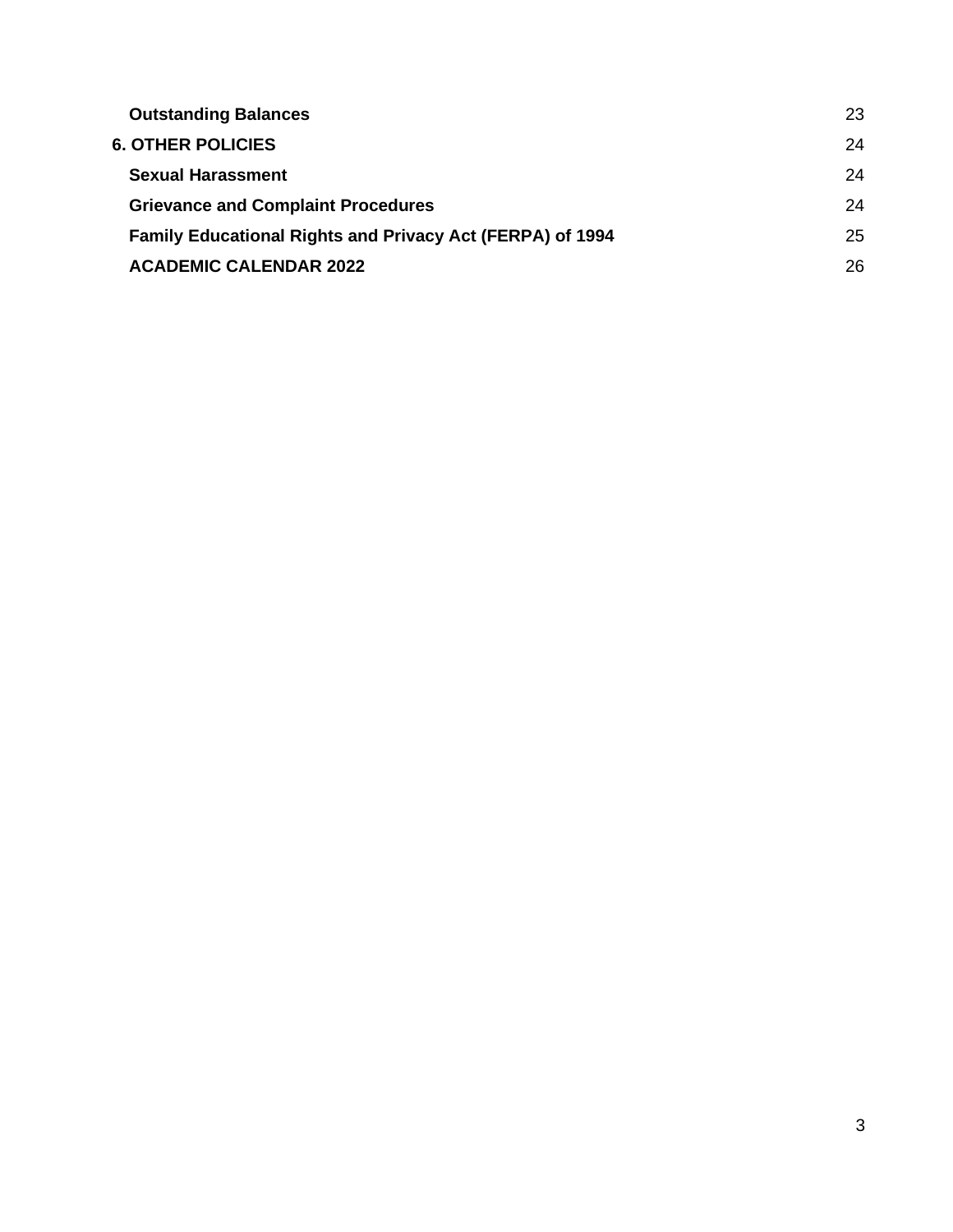# <span id="page-3-0"></span>**1. University**

#### <span id="page-3-1"></span>**History**

We are a nonprofit religious corporation started in 2009 to give Christian education to glorify God. We continue to build on the strong Christian foundation in Los Angeles, California.

#### <span id="page-3-2"></span>**Mission Statement**

Pacific American Global University is a higher education that exists to provide biblically and theologically sound preparation that develops Christian leaders to serve Christ both in the Church and society.

#### <span id="page-3-3"></span>**Institutional Objectives**

- To demonstrate knowledge of biblical truth based on the authoritative, inerrant Word of God, from a literal grammatical-historical hermeneutic.
- To prepare students with knowledge related to psychology, human development, and Christian principles.
- To prepare students for servanthood in the church and community with sensitivity to the rich ethnic and cultural diversity and varied needs of the world.
- To operate efficiently and effectively to be a good steward of the resources God has entrusted to it.

#### <span id="page-3-4"></span>**Philosophy of Education**

Pacific American Global University is founded on Christian principles. University is set to prepare students with Biblical and academic knowledge. We believe that through knowledge of scripture and application of it in the real world, true spiritual growth will emerge. By doing so, university is committed to preparing its students for a strong relationship with God. University will provide its students with the necessary scriptural instruction and practical skills to work well in their private lives and ministerial positions.

#### <span id="page-3-5"></span>**Campus Location and contact**

3470 Wilshire Blvd., Suite 617, Los Angeles, CA 90010. Tel: (213) 388-5992 Fax: (213) 388-5973 Email: [info@ucsuniversity.org](mailto:info@ucsuniversity.org) Website: [www.ucsuniversity.org](http://www.ucsuniversity.org/)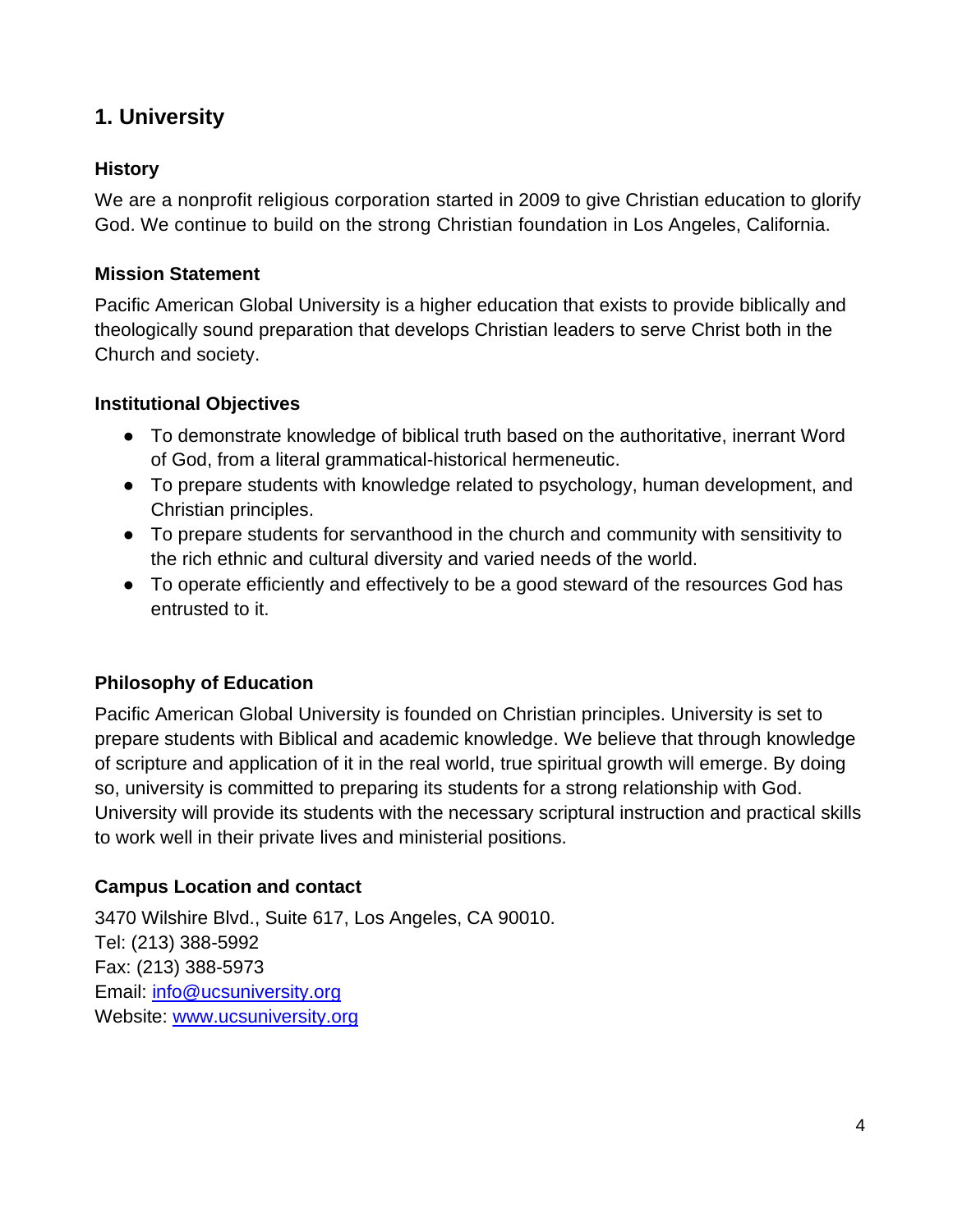# <span id="page-4-0"></span>**2. ADMISSION POLICIES**

Pacific American Global University's academic programs are open to all students who meet the standard requirements for admissions. University admits only qualified students and persons who are committed to Christ-like characters. The requirements for application documents are as follows.

#### <span id="page-4-1"></span>**Applying**

Applicants must present:

- 1) An official transcript from High School or equivalent and other post- secondary institutions attended
- 2) Applicants for Master program must have graduated from Bachelor program or have an equivalent.
- 3) Application for Admission form must be completed and signed
- 4) An application fee (non-refundable)
- 5) Financial evidence showing that the prospective student or sponsor has sufficient funds to cover tuition and living expenses during the period of intended study.
- 6) Submit the Statement of Faith

Applicants can obtain the application form and other necessary materials from the Admissions Office.

#### <span id="page-4-2"></span>**Enrollment**

Once all documents are submitted, university will review the documents for final consideration. Other factors that University will look at are that the students should:

- Maintain proper student conduct
- Be prepared to fulfill ongoing school requirements
- Complete the payment of tuition and all fees
- Meet the institutions academic and attendance requirements

#### <span id="page-4-3"></span>**Spiritual Characteristics**

Students who attending must show an honest character that reflects a great Christian background. Students should also be able to apply the information learned into their daily lives.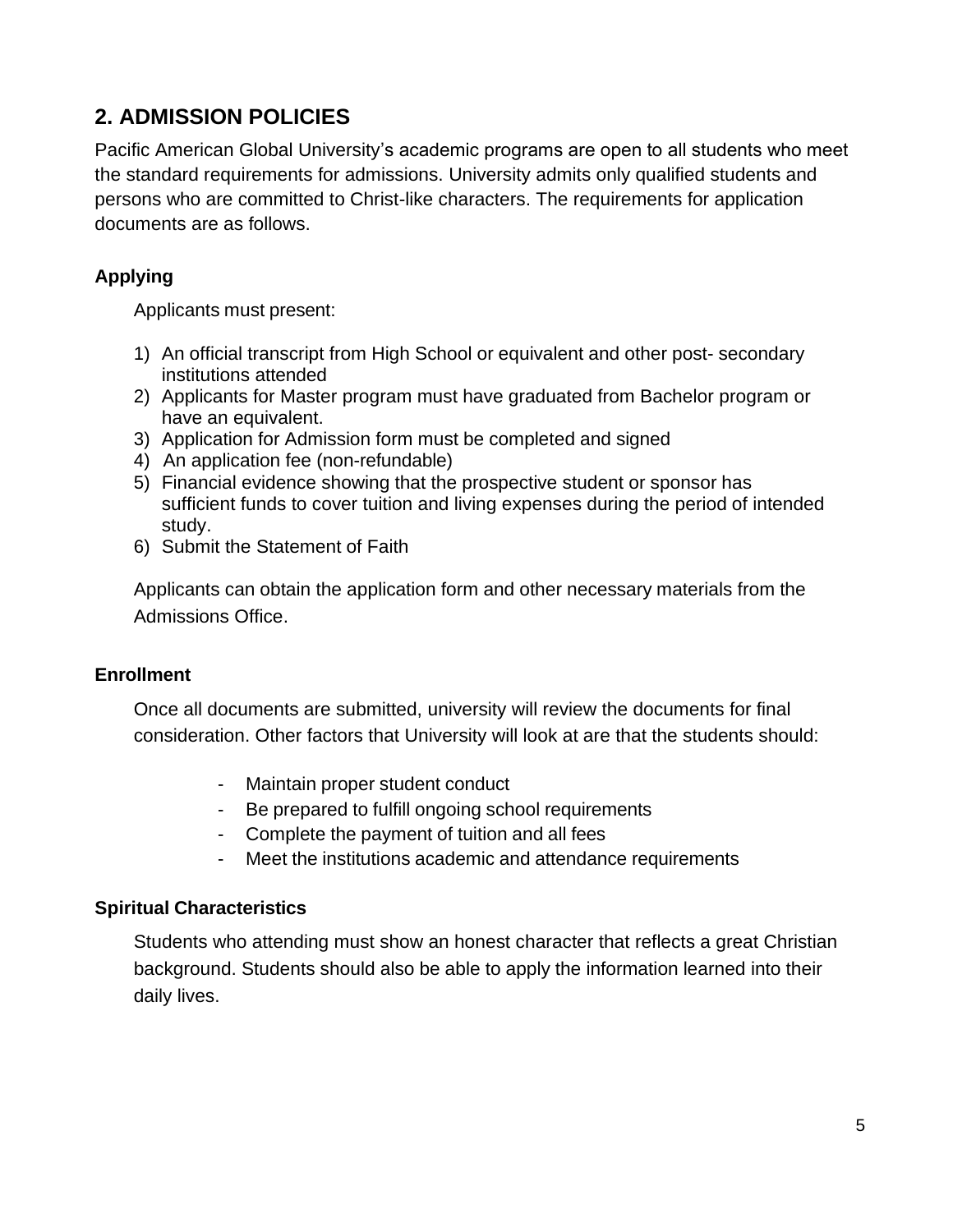#### <span id="page-5-0"></span>**Non – discrimination Policy**

Pacific American Global University admits students of any race, color, national and ethnic origin to all the rights, privileges, programs, and activities generally accorded or made available to students at the school. It does not discriminate on the basis of race, color, national and ethnic origin in administration of its educational policies, admissions policies, scholarship and loan programs, and athletic and other schooladministered programs.

# <span id="page-5-1"></span>**3. ACADEMIC POLICIES**

#### <span id="page-5-2"></span>**Grading**

Pacific American Global University utilizes letter grades. Grades are reported to students in writing from the Registrar's Office. Grades are designated as follows:

| Grade     |              | <b>GPA</b> | <b>Numeric</b><br><b>Description</b> |
|-----------|--------------|------------|--------------------------------------|
| A         |              | 4.0        | 90-100                               |
| $B +$     |              | 3.25       | 86-89                                |
| B         |              | 3.0        | 80-85                                |
| $C+$      |              | 2.25       | 76-79                                |
| C         |              | 2.0        | 70-75                                |
| $D +$     |              | 1.25       | 66-69                                |
| D         |              | 1.0        | 60-65                                |
| F         |              | 0.0        | $0 - 59$                             |
|           | Incomplete** |            |                                      |
| <b>CR</b> | Credit***    |            |                                      |
| <b>NC</b> | No Credit    |            |                                      |
| H         | Hold         |            |                                      |
| P         | Pass         |            |                                      |
| <b>NP</b> | No Pass      |            |                                      |

\* A grade of "I" can be raised to a grade of "B+" by the end of the next quarter when all course requirements have been satisfied.

\*\* A grade of "CR" will not be included in the computation of grade point averages. grade of "B+" after retaking the course.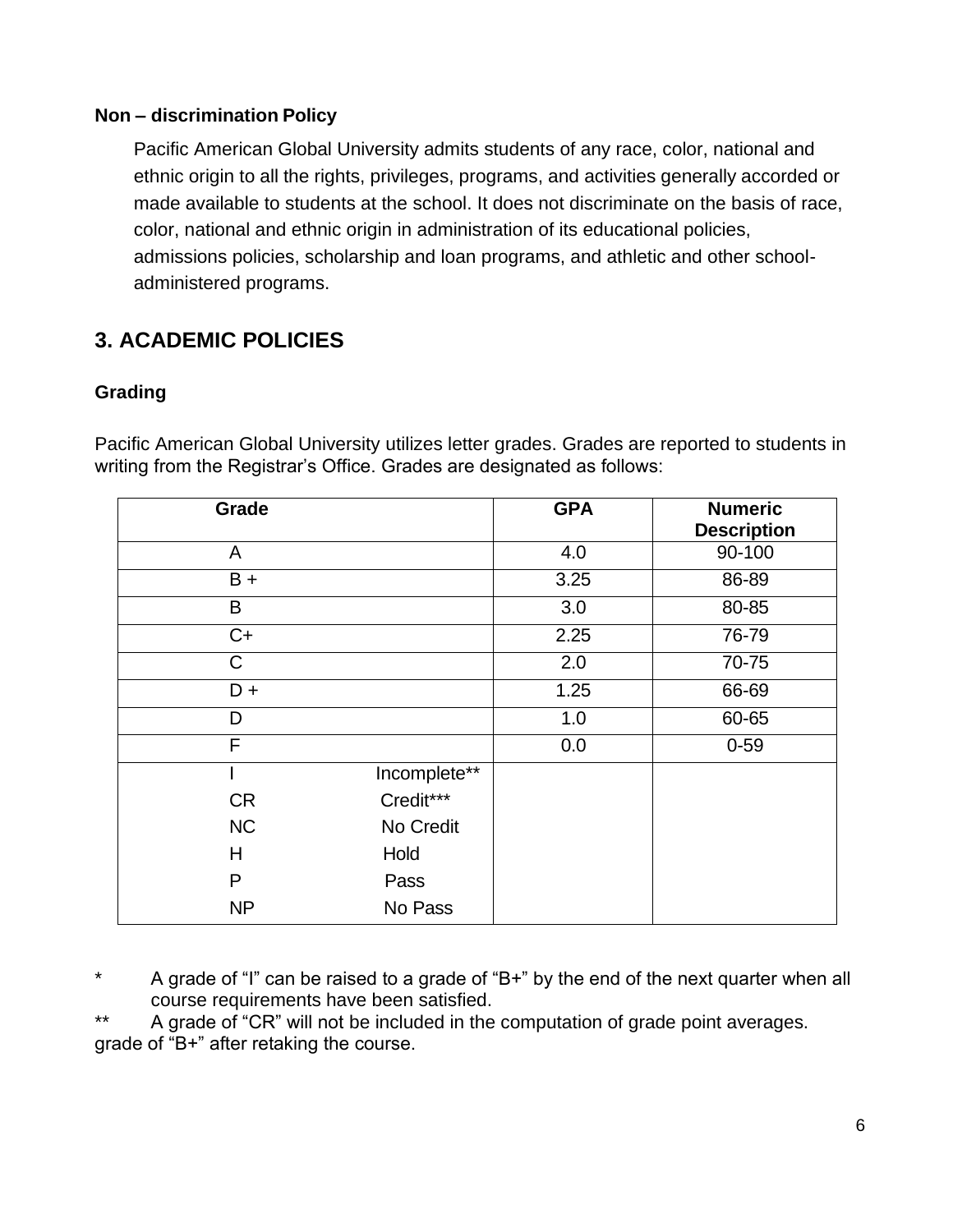#### <span id="page-6-0"></span>**Course Repetition**

Students who do not pass courses are allowed to retake the courses not passed. Any grade received after the second attempt will be replaced for the first grade. Students will have to repay fees for any class taken again. Notice Concerning Transferability of Credits and Credentials Earned at Our Institute

#### <span id="page-6-1"></span>**Articulation Agreements**

Pacific American Global University does not currently have articulation or transfer agreements with other institutions.

#### <span id="page-6-2"></span>**Class Attendance**

Regular classroom attendance is crucial, and students are expected to attend all classes. Absences exceeding 1/5 of the total scheduled class periods will result in an automatic failing grade. The student who has been absent due to illness or family crisis must explain the absence directly to the professor.

#### <span id="page-6-3"></span>**Registration**

To begin study, all students must submit registration forms each quarter which have been approved by the student's academic advisor. Student information, the title and number of the course, academic advisor's signature and student's signature regarding the financial policy are required.

#### <span id="page-6-4"></span>**Time Limits for Completion of the programs**

Students are usually expected to complete each program within the following time frame: the Bachelor's program in 4 years and the Master's program in 2 years. The maximum time frame allowed for students to complete a program is 150% of all programs length. An extension may be granted for special circumstances.

#### <span id="page-6-5"></span>**Contract, Cancellation, and Dismissal**

Registration can be canceled anytime by students without hindrance. The contract and cancellation forms are available in the admissions office.

Students who do not register consecutively for more than two quarters without written notification will be dismissed automatically for academic reasons. Dismissed students desiring to be readmitted must submit a readmission application.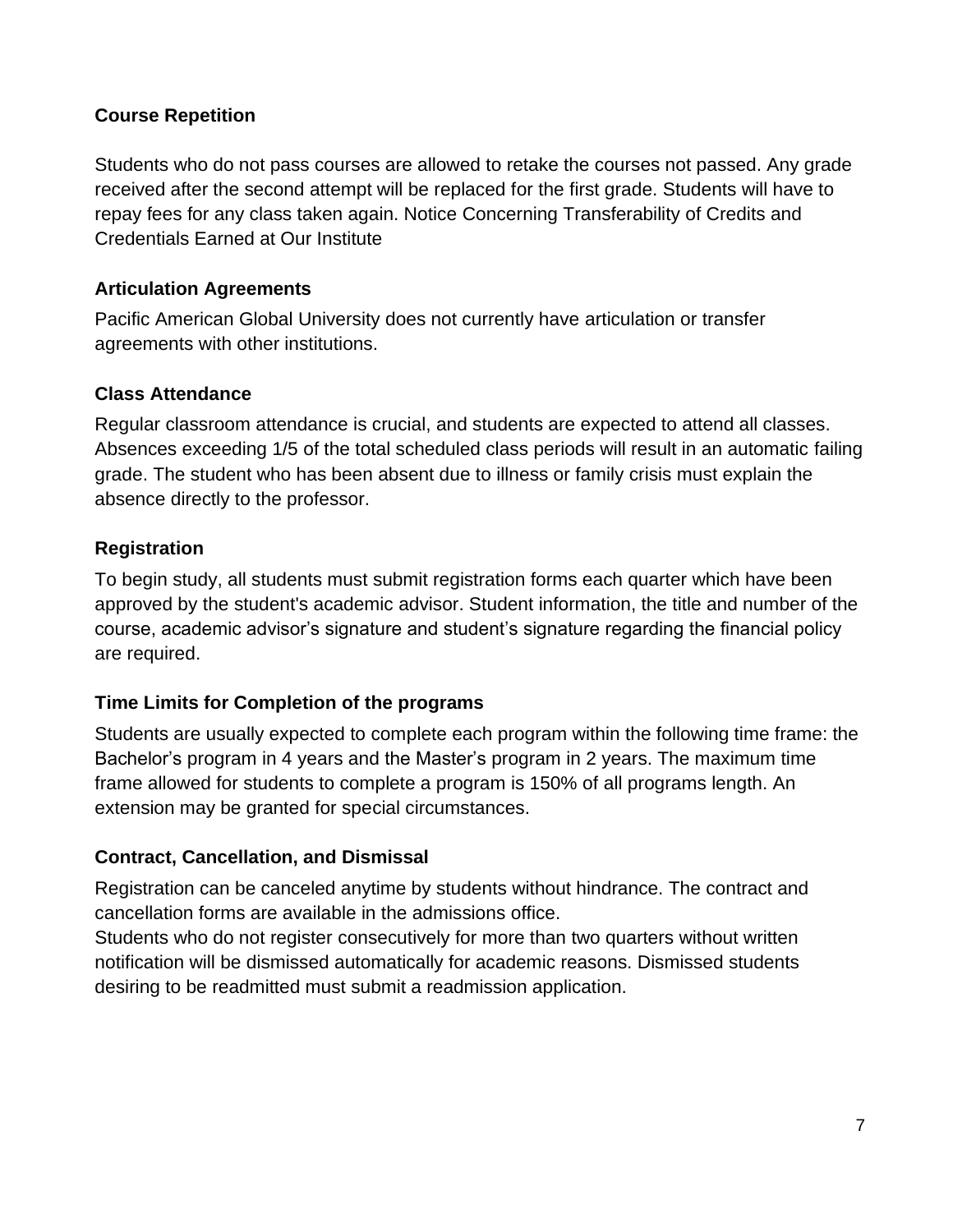#### <span id="page-7-0"></span>**Satisfactory Academic Progress (SAP)**

The Satisfactory Academic Progress Policy is applied consistently to all students. **Satisfactory** 

Academic Progress is measured in two ways:

- Qualitatively: The Average Grade is reviewed to ensure that the student is meeting the minimum GPA 2.0.
- Quantitatively: The student must earn at least 80 percent of the scheduled clock hours for the evaluation period.

A student must be meeting these standards to be considered as meeting Satisfactory Academic

#### <span id="page-7-1"></span>**Academic Good Standing**

At the end of each quarter, the student's progress will be monitored. Students are considered to be in good standing when a GPA of 2.0 is maintained. When there is evidence of lack of satisfactory progress toward meeting graduation requirements, the Academic Committee may place students on academic probation or disqualify them from attendance at the university.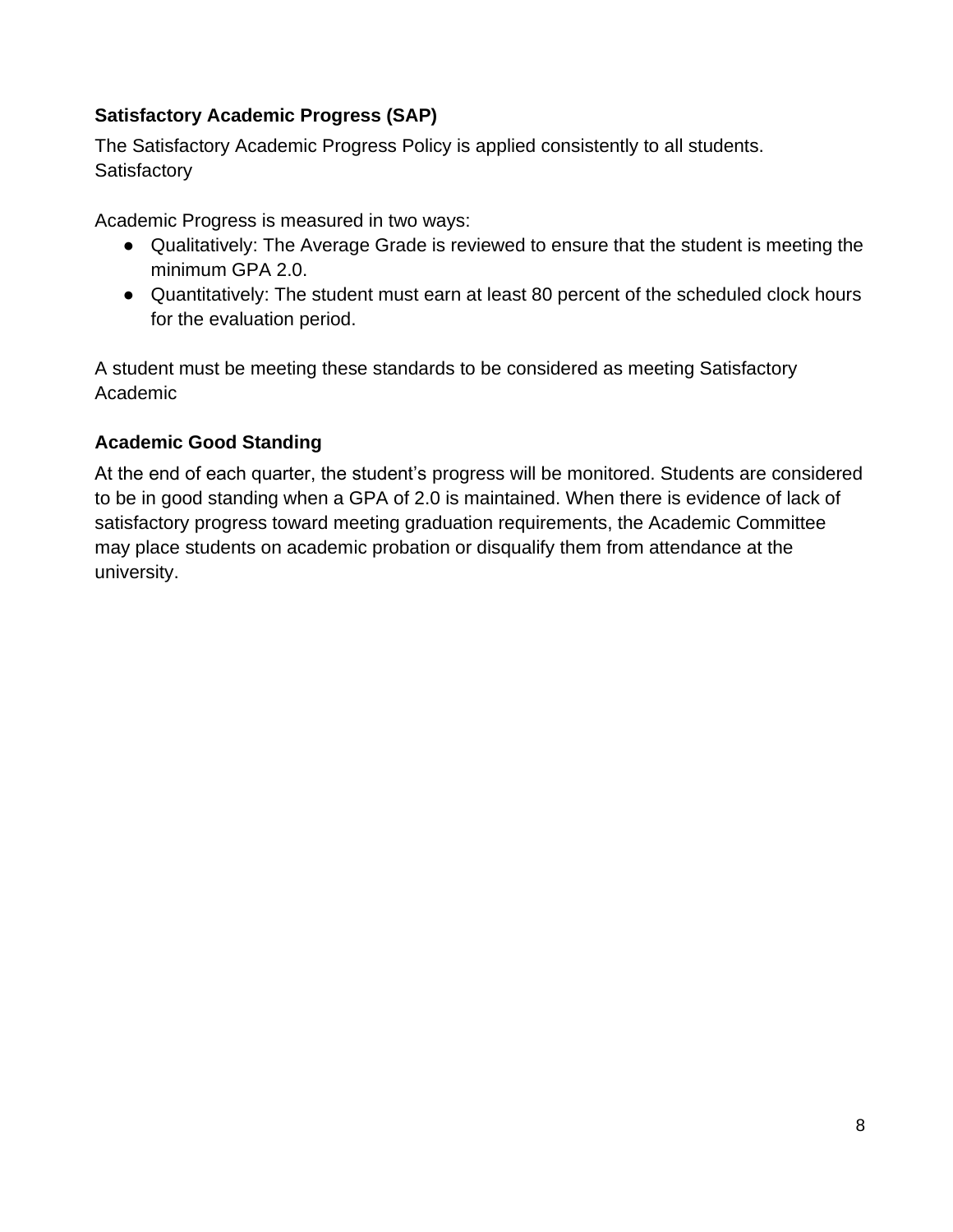## <span id="page-8-1"></span><span id="page-8-0"></span>**4. UNIVERSITY PROGRAMS**:

#### **Bachelor of Theology**

The Bachelor of Theology program is designed with an emphasis on the study of the Bible. It is the foundation of program for those seeking to enter into seminary.

#### **Academic Requirements**

● Successfully complete a minimum of 192 quarter units of the following coursework with a cumulative Grade Point average of 2.0 on a 4.0 scale

#### **Learning Outcome**

Students who major in Theology will be able to demonstrate:

- 1. Demonstrate a comprehensive knowledge of the Bible
- 2. Demonstrate a knowledge of the history of the church and its heritage
- 3. An understanding of the major areas in the discipline of Theology—biblical studies, historical or comparative studies, systematic theology, ethics, and spirituality.
- 4. Familiarity with the variety of religious experiences and traditions
- 5. An understanding of how religious morality and justice are integrated with faith
- 6. Describe and analyze the historical development of a religious tradition, recognizing the influence of cultural context in its formation.

#### **Time Limit**

The Bachelor of theology program can be completed within 4 years from the time the student commenced the first course, as a regular student, which applies to the program requirements. This time limit, at the option of the university, may be extended due to special extenuating circumstances.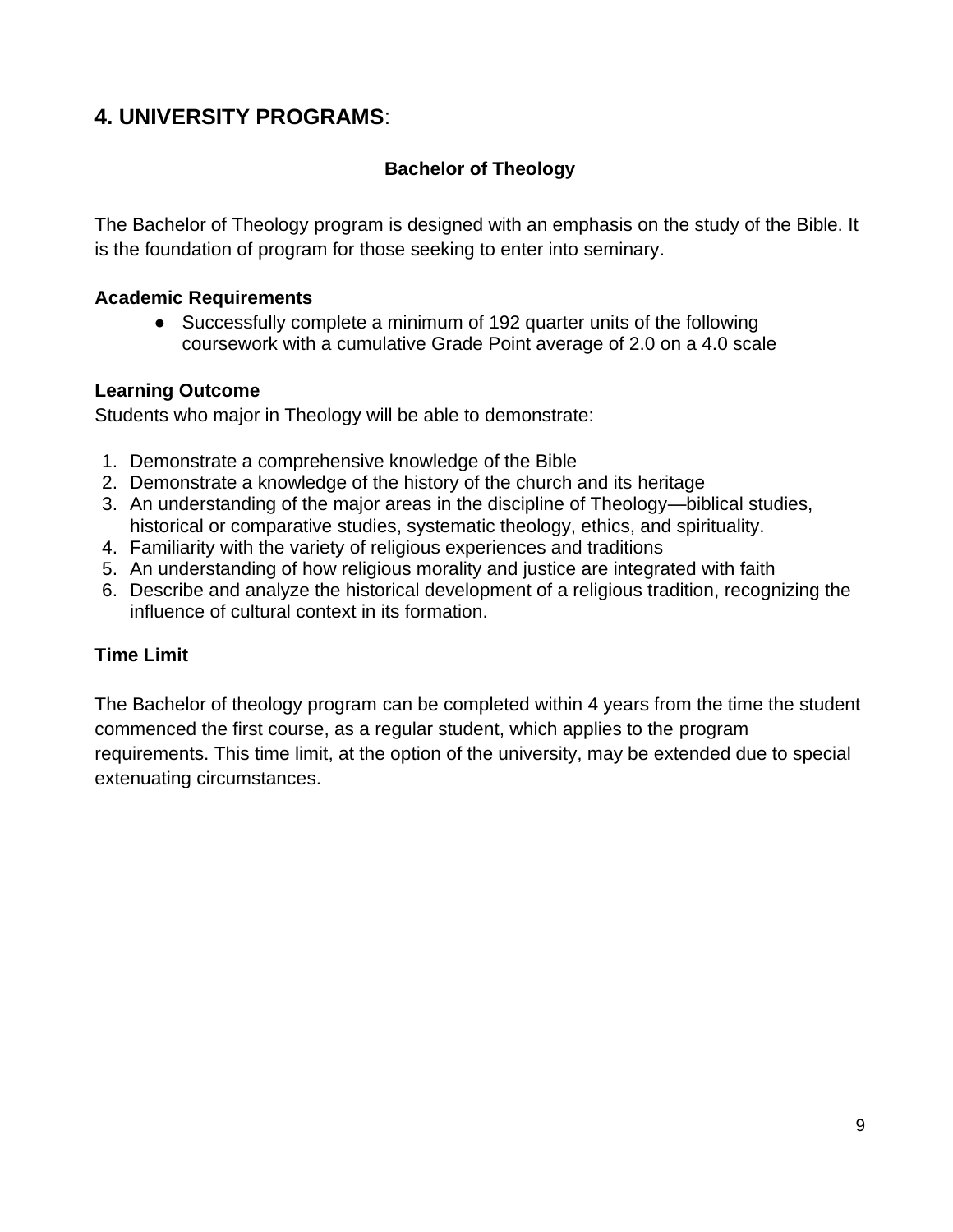**General Education Requirements (69 units)**

- **A. Communications (15 units)**
- **B. Humanities/Fine Arts (15 units)**
- **C. Behavioral/Social Sciences (21 units)**
- **D. Technologies and Sciences (12 units)**
- **E. the Whole Person (6 units)**

#### **Core Description: 75 units required**

BIB 310 Introduction to Bible BIB 320 Christian Apologetics BIB 330 Gospels BIB 340 Book of Acts BIB 350 Pentateuch BIB 360 Joshua & Judges/ 370 I&II Kings/ Chronicles BIB 380 Major & Minor Prophets BIB 390 Poetic & Wisdom Books BTS 410 Church History BTS 420 World Missions BTS 430 Old Testament Survey BTS 440 Christian Education BTS 450 Christian Worldview BTS 460 Christian Ethics THE 310 Biblical Counseling THE 320 Introduction to Christian Counseling THE 330 Marriage and Family Counseling THE 340 Character Formation THE 350 Spiritual Formation THE 360 Sociology of Religion BTS 431 Old Testament bible character study BIB 400 Principles of Biblical Interpretation ATC 350 Advanced Theology of Christian Life I ATC 351 Advanced Theology of Christian Life II SYT 310 Systematic Theology

#### **Elective Studies: 48 units required**

BIB 210 Old Testament Literature

BIB 220 Historical Books of Old Testament

BIB 230 Discipleship & Cell Group

BTS 240 Advanced Christian Education

BTS 250 Educational leadership

BTS 260 Christian Leadership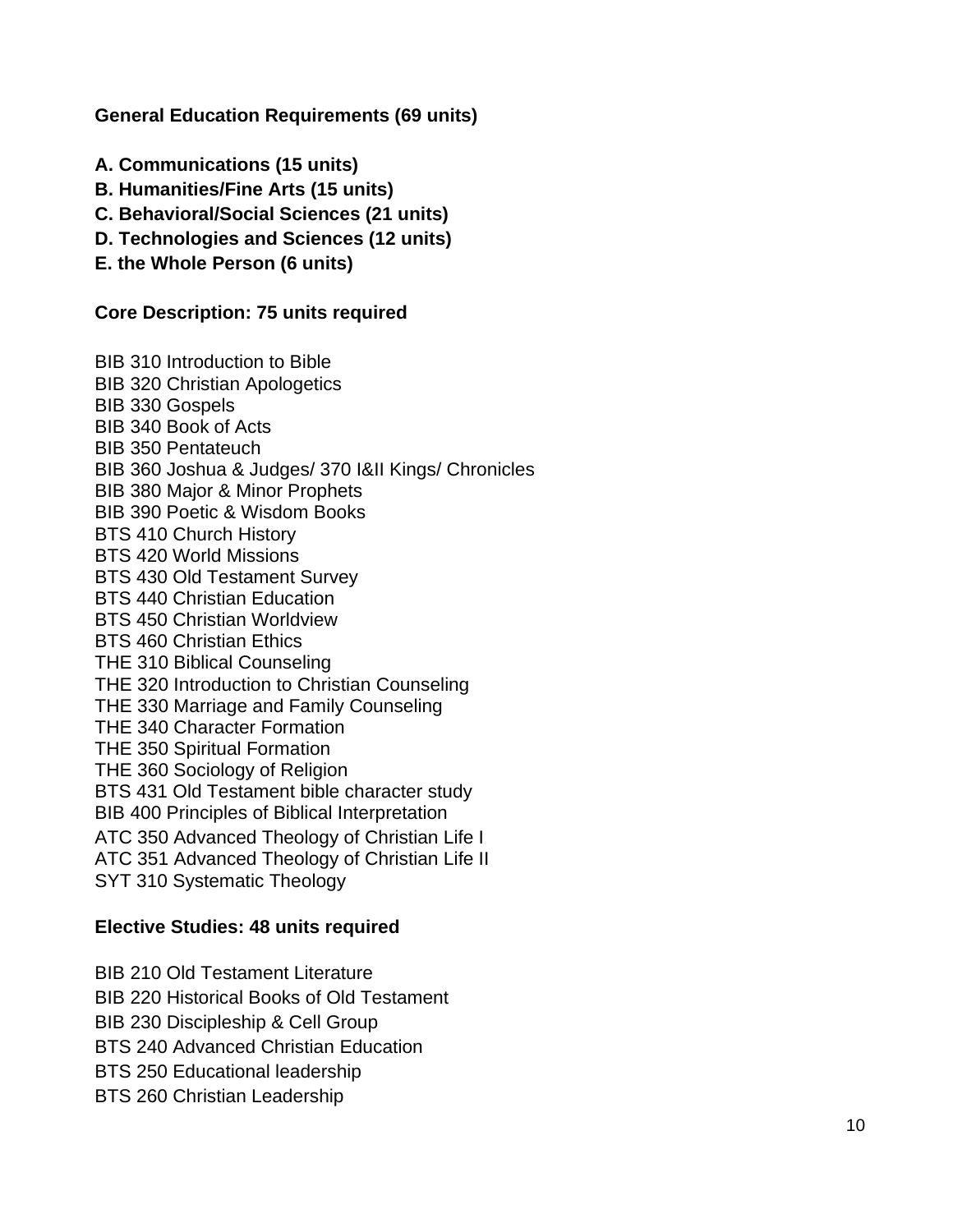BTS 270 Church Music and Worship BTS 280 Christian Educations and Faith Development BTS 290 Church Planting PMN 100 Mission and Ministry PMN 110 Introduction to Evangelism PMN 120 Introduction to Pastoral Ministry PMN 130 Evangelism & Outreach THE 200 Psychology of Religion THE 205 The Ten Commandments and Ethical Life THE 210 Theories of Justice THE 215 Reformed Theology THE 220 Theology of Christian life

#### *Course Descriptions:*

#### **BIB 310 Introduction to Bible**

This course is an overview of the Old and New Testaments with an emphasis on historical and cultural background, literary genre, themes, people, and events.

#### **BIB 320 Christian Apologetics**

This course introduces the Christian worldview and how it transforms all of our mind, our heart, and our entire lives. The course will also explore the necessity and principles of apologetics: the defense, by reasoned arguments, of the Christian faith. In this course students will examine the various approaches to apologetic methodology and engage the most frequently raised objections to the Christian faith.

#### **BIB 330 Gospels**

In this course topical and exegetical studies are made in the Synoptic and/or Johannine gospels with emphasis on important theological concepts and great events in the life of Christ, such as the Messianic consciousness of Jesus, His miracles, and His parabolic teachings. The focus of this course will be on the Synoptic Gospels. This includes issues surrounding the harmonization of the Gospels, the Synoptic Problem, and various issues related to the contents of the first three Gospels.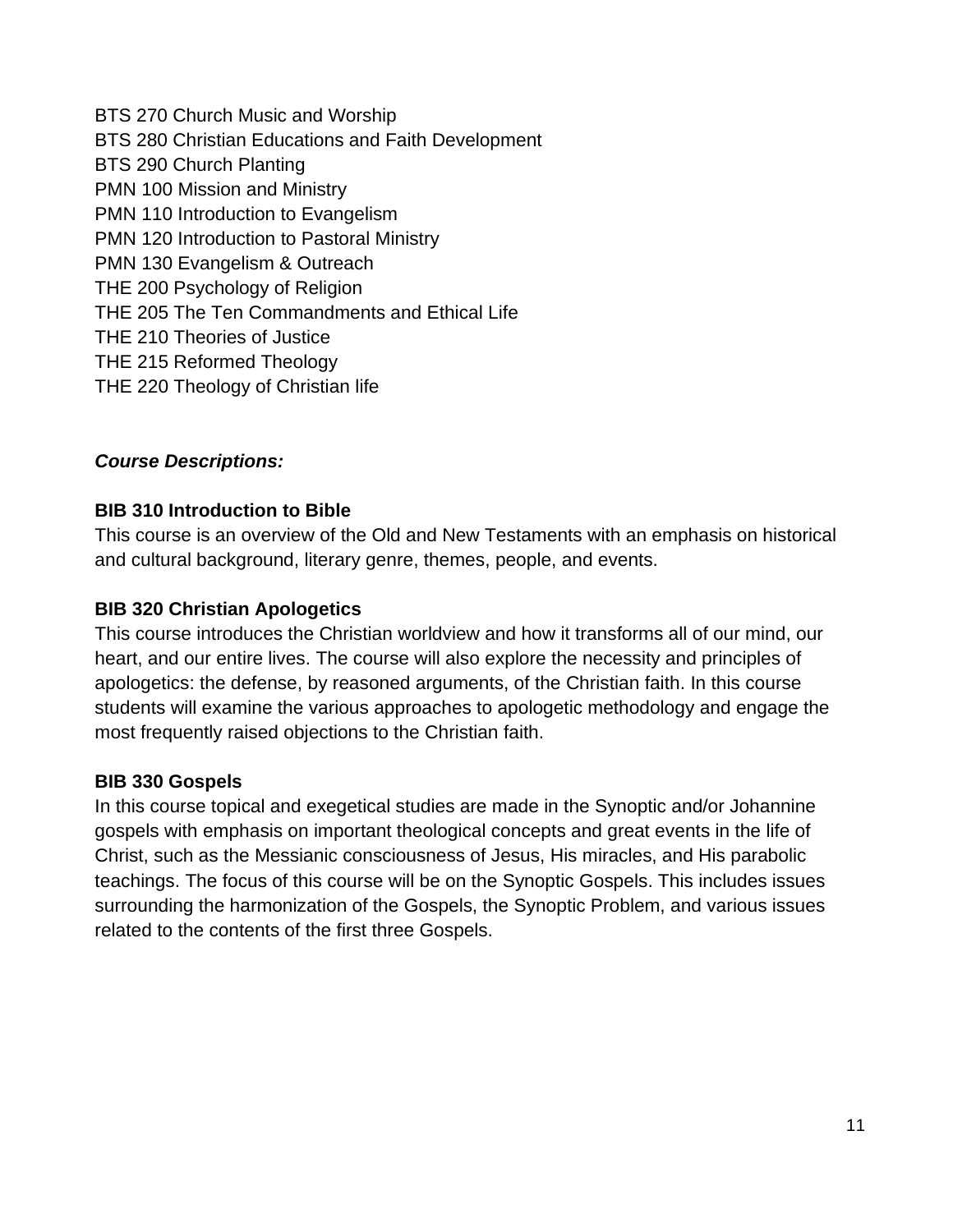#### **BIB 340 Book of Acts**

This course seeks to understand the message of Acts by examining the following issues: origin and purpose, history of interpretation, theology, and the preaching and teaching of Acts. Special emphasis is given to using the book of Acts in understanding church growth.

#### **BIB 350 Pentateuch**

This course is designed to introduce the student to the historical, literary, and theological interpretation of the Pentateuch. It will begin with an overview of the critical issues surrounding the Pentateuch and its individual books, followed by focused study of several socalled "problem passages" that have presented interpretive difficulties. While much of the overview will be in a lecture format, the individual passages will be discussed using a seminar approach.

#### **BIB 360 Joshua & Judges**

This course examines Israel's history from conquest to the end of the United Kingdom as portrayed in Joshua, Judges, 1& 2 Samuel. The course focuses on the rulership of Judges and the finale is by the prophet Samuel who introduces king Saul.

#### **BIB 370 I&II Kings/ Chronicles**

This course investigates Israel's history from the United Kingdom of David and division of Solomon's kingdom through the end of Assyrian Crisis as portrayed in 1st Kings (Chapters 12-22), 2nd Kings (Chapters 1-20), 2nd Chronicles (Chapters 10-32).

#### **BIB 380 Major/Minor Prophets**

This course focuses on expository study of Israel's history during the Babylonian Crisis (up to the Exile) as portrayed in 2nd Kings (Chapters 21-23) Obadiah, Joel, Amos, Jonah, Hosea, Isaiah, Micah, and Nahum and 2nd Chronicles (Chapters 33-36), Zephaniah, Jeremiah (Chapters 1-47), Habakkuk, and Lamentations.

#### **BIB 390 Poetic & Wisdom Books**

This course provides a study of both the poetic and wisdom literature of the Old Testament in light of their origin and usefulness as inspired Scripture. An interpretive study of several Psalms and the Book of Proverbs will also be undertaken.

#### **BTS 410 Church History**

This course is a survey of the history of Christian doctrine from its origins in the Bible to the doctrine before Reformation. Starting with the Christian roots in the Particular attention is paid to Augustine and Aquinas. Controversies, heresies, creeds, and confessions will also be considered.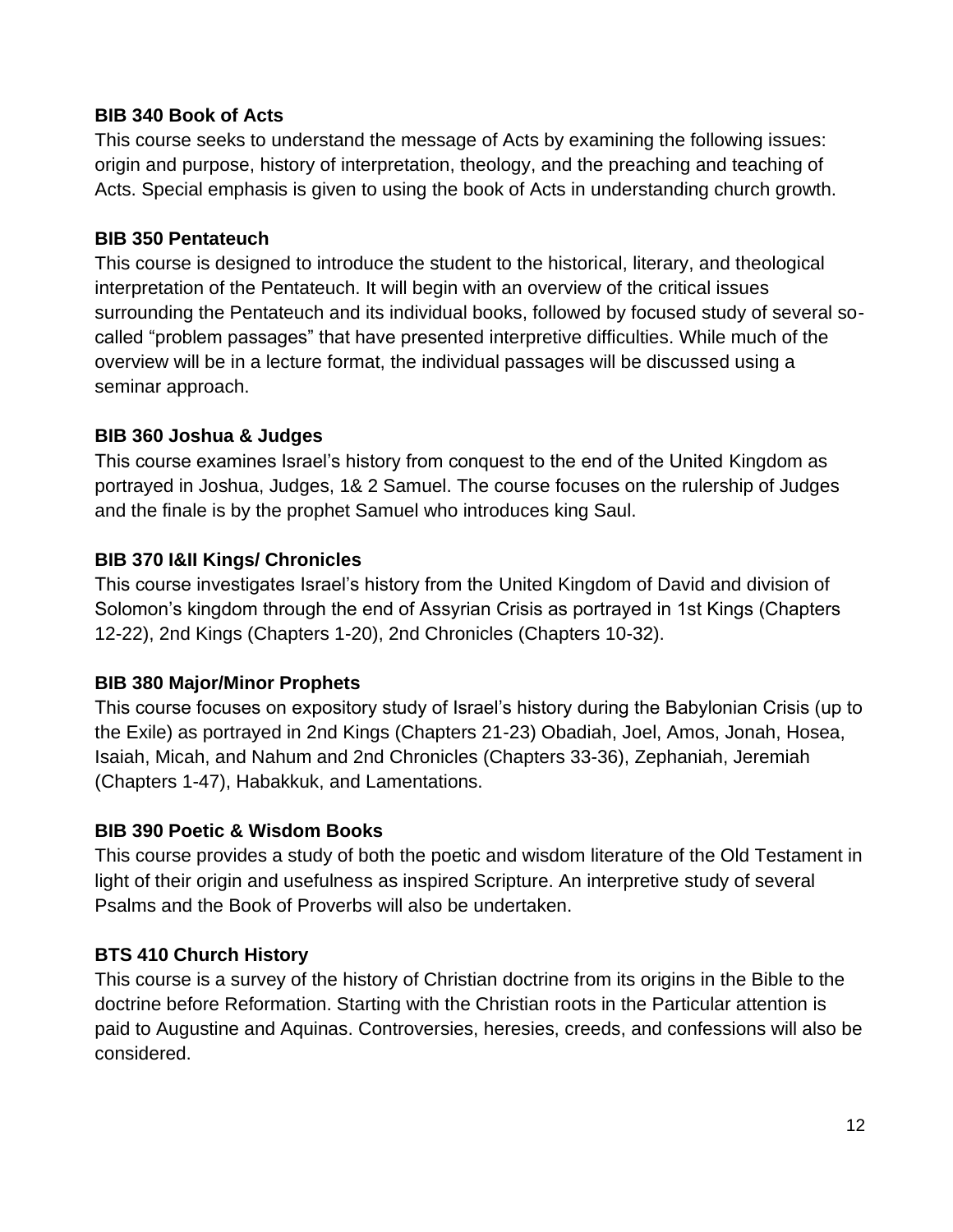#### **BTS 420 World Missions**

This course is designed to study theology and strategy of missions from the perspective of the local church, including approaches to mission education, and mobilization; disciple making, prayer, and member care; partnerships, church-based teams, and responding to contemporary global issues.

#### **BTS 430 Old Testament Survey**

This course provides a bird's eye view of the entire Old Testament, showing how the various books fit together, giving historical perspective and laying a foundation for interpreting all of Scripture. The entire Old Testament will be read. Two exams cover the content of the Old Testament as emphasized in the study guide. Two papers allow you to draw specific personal benefits from your reading and study of particular parts of the Old Testament.

#### **BTS 440 Christian Education**

This course aims at a study of education for pastoral counseling to individuals and families in ministry settings. The course touches on psychological theories and the development of personal counseling skills.

#### **BTS 450 Christian Worldview**

How do you view reality? What is the source of your knowledge? Do you live what you believe? Such are the questions that a worldview answers. This course examines the nature and function of belief structures, and the value of developing and living a distinctly Christian life. The course develops a Christian worldview from a redemptive history model of biblical theology, which is then clarified using the philosophical categories of metaphysics, epistemology, and axiology. Learners will gain an understanding of modern and postmodern thought and how to critique them biblically and are encouraged to develop and apply a Christian worldview to life and ministry.

#### **BTS 460 Christian Ethics**

An examination of the theories of obligation and theoretical values from a philosophical perspective. A biblical theology of obligation and a biblical theology of value are presented along with their implications for decision-making in personal life and church life.

#### **THE 310 Biblical Counseling**

This course investigates foundations for pastoral counseling to individuals and families in ministry settings. The course also studies psychological theories and the development of personal counseling skills.

#### **THE 320 Introduction to Christian Counseling**

This course introduces students to foundational theological and methodological concepts for biblical counseling. Emphasis will be placed upon the sufficiency of Scripture, interacting with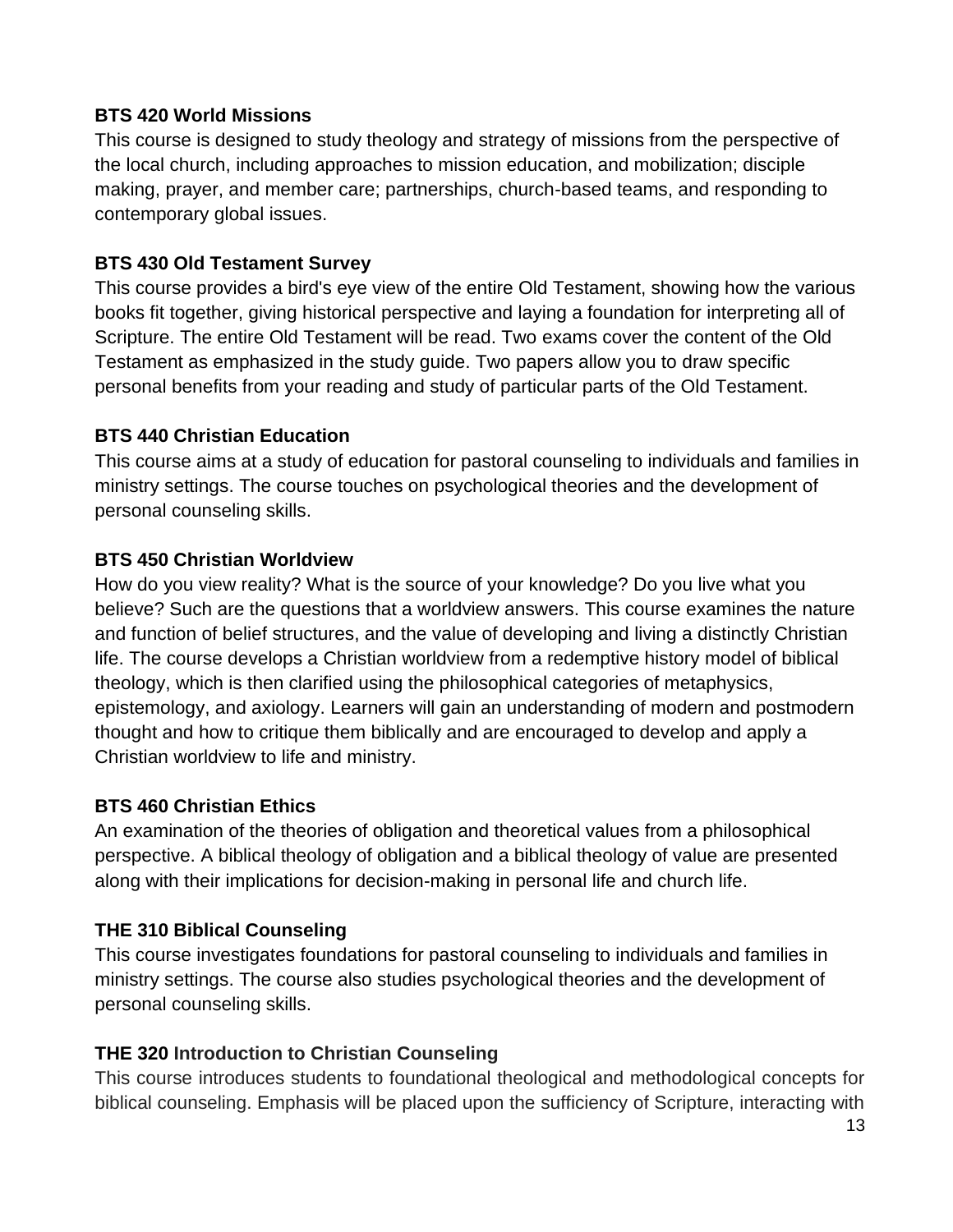secular psychological frameworks, the process of human heart change, and counselee care. Common counseling issues will also be discussed such as anger, anxiety, and depression.

#### **THE 330 Marriage and Family Counseling**

An overview of marriage and family counseling issues relating to the content and process of counseling. Topics include a biblical review of marriage and relationships, gender differences, communication, conflict, divorce counseling, spouse abuse, in-law problems, and stepfamilies.

#### **THE 340 Character Formation**

This course starts with a basic introduction of the natures of Characteristics and personality. It then goes on to look at theories of Characteristics formation and development with cultural perspectives. This course is especially designed for those who want to learn more about who they are, which direction their life should take as a Christian.

#### **THE 350 Spiritual Formation**

This course is an introductory study into the nature of spiritual formation and the meaning and importance of soul care within the spiritual community. Emphasis will be given to the nature of personal character, virtues and vices, and the spiritual disciplines as means of spiritual growth into the image of Christ.

#### **THE 360 Sociology of Religion**

Examines the principles of religion, religious beliefs, and practices from the perspective of sociology.

#### **BTS 431 Old Testament Bible Character Study**

Essentials of inductive Bible study will be applied to Old Testament genres of literature in order to equip the student with skills for observation, interpretation, application, and edification.

#### **BIB 400 Principles of Biblical Interpretation**

An overview of methods and principles of Biblical interpretation, including historical, cultural, contextual, figurative, and grammatical influences. This course is designed to teach practical applications to help students discover Biblical truths, recognize Jesus throughout the Bible, and to develop greater clarity when studying the Word.

#### **ATC 350 Advanced Theology of Christian Life I**

Overview of theology with special emphasis on learning to do theology, understand the doctrine of Scripture, introduce the integration of various fields of knowledge with the Bible, and see the importance and development of a Christian worldview.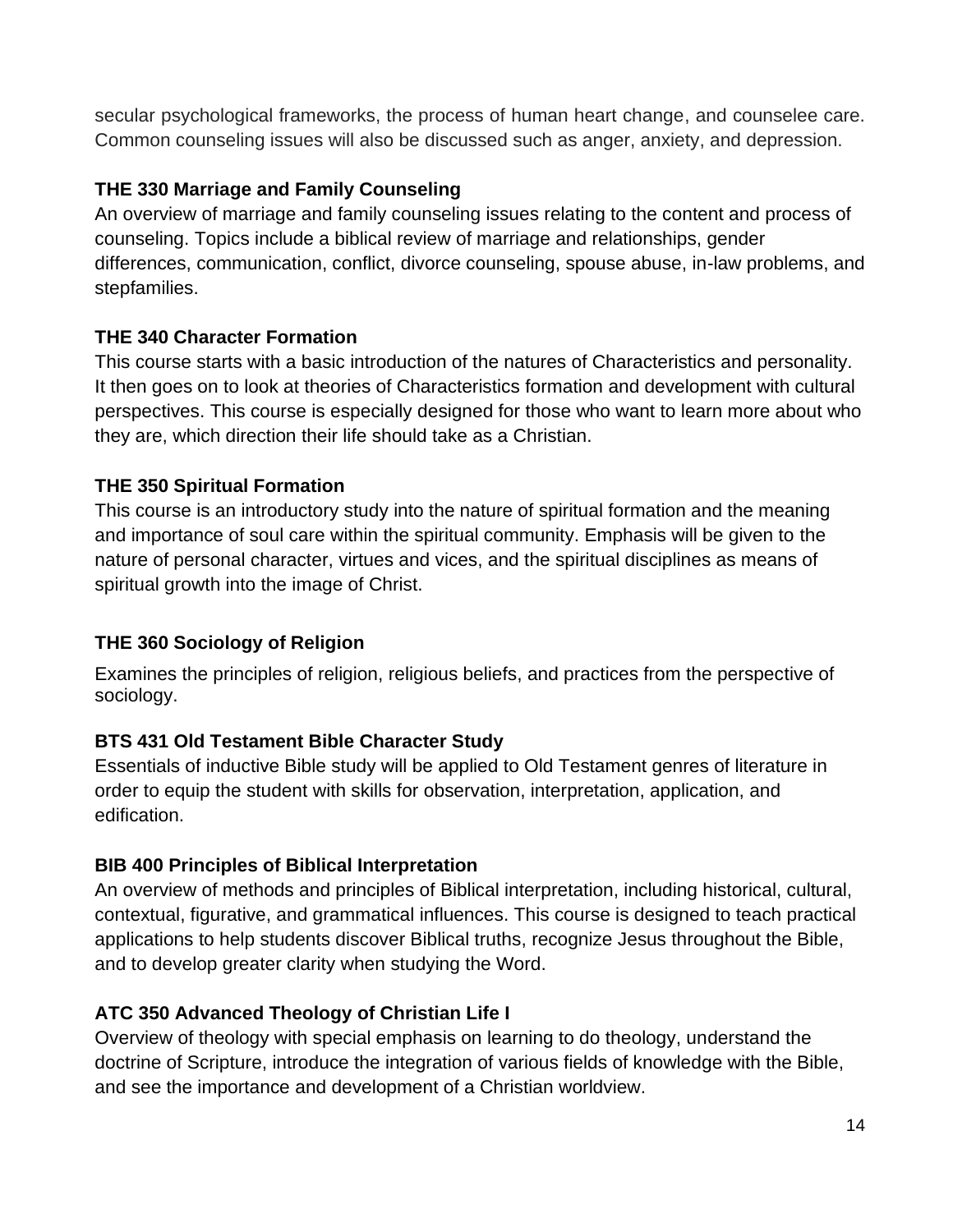#### **ATC 351 Advanced Theology of Christian Life II**

The Biblical doctrines of salvation, the Holy Spirit, the church, and last things, with reference to the history and development of Christian theology. Overview of theology with special emphasis on learning to do theology, understand the doctrine of Scripture, introduce the integration of various fields of knowledge with the Bible, and see the importance and development of a Christian worldview.

#### **SYT 310 Systematic Theology**

A major examination of the doctrines of God, Christ, and Holy Spirit.

#### **Elective Studies (Practical Ministry)**

#### **BIB 210 Old Testament Literature**

An overview of the Old Testament focusing on the book outlines, key themes, persons and events in biblical history, and personal application.

#### **BIB 220 Historical Books of Old Testament**

Covers Joshua, Judges, and Ruth when Israel was ruled by God from 1405-1043 BC.

#### **BIB 230 Discipleship and Cell Groups**

This course examines the biblical principles and methodology of discipleship and mentoring. The emphasis is on the practical concern of how to develop an ongoing discipleship program and lead small group Bible study in the local ministry.

#### **BTS 240 Advanced Christian Education**

Designed for upper-division students in Christian Education who want to study specialized topics not currently covered in catalog course offerings.

#### **BTS 250 Educational Leadership**

Provides students with the opportunity to learn, exercise and refine skills which will facilitate personal growth and increase their ability to solve problems as a member of the Leadership Community. Students should be enabled to reach higher levels of self-understanding and deeper insights into dynamics which enhance and hinder interpersonal relationships.

#### **BTS 260 Christian Leadership**

The theological, educational, and social bases for ministry and service are examined. An analysis of the Church's responsibility and methods for carrying out the ministry mandate of Jesus is emphasized.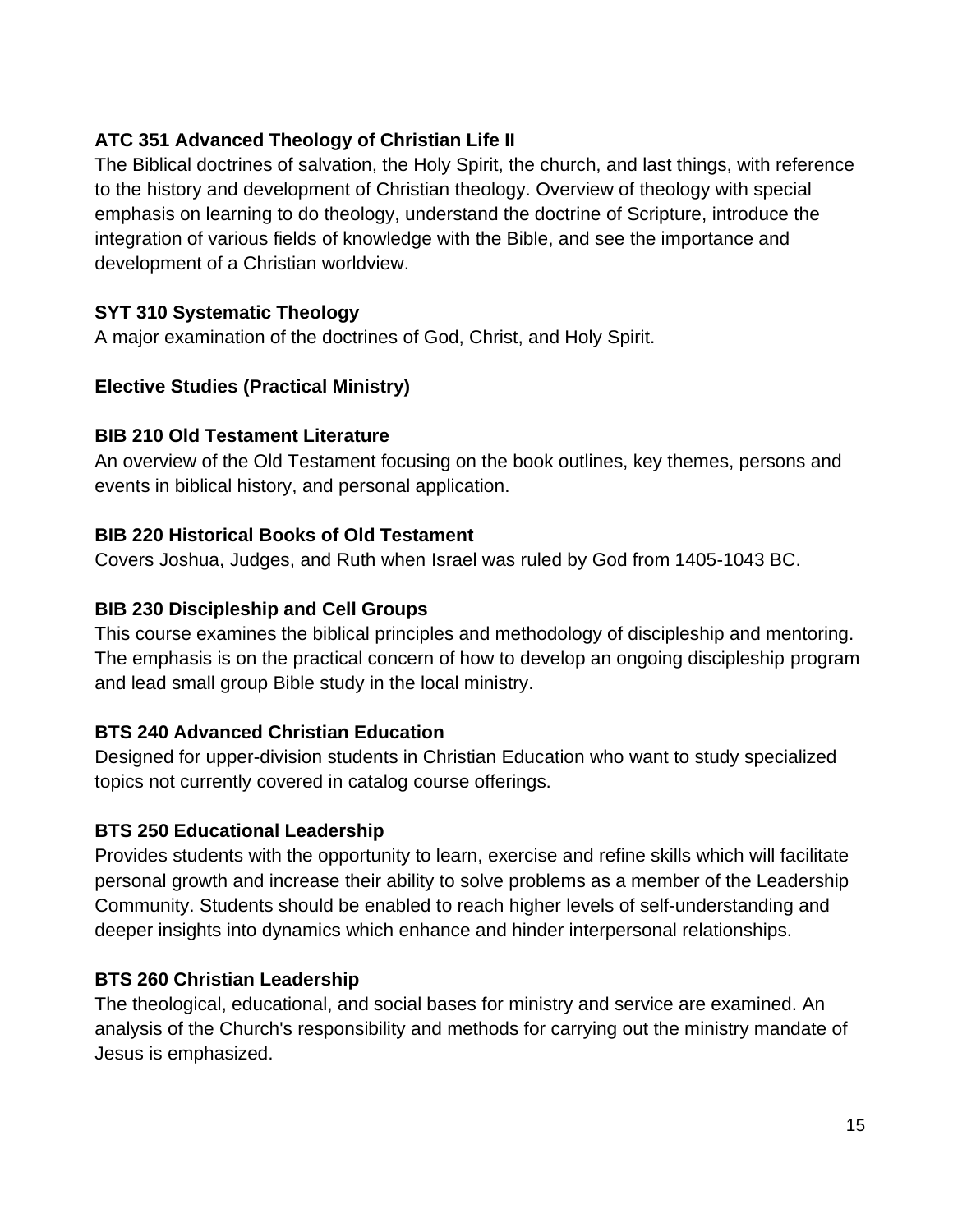#### **BTS 270 Church Music and Worship**

A survey and critical evaluation of contemporary Christian music of various worship styles and trends within the local church and parachurch ministries.

#### **BTS 280 Christian Educations and Faith Development**

This course will provide a biblical overview of the fundamentals of developing and maintaining a deep and abiding relationship with God through theological, integrative and experiential perspectives.

#### **BTS 290 Church Planting**

Focus on cultural exegesis, programming, and curriculum development for a Christian ministry setting (Church or parachurch). Age-specified focus (children, youth, adult) of programming will be discussed, including evangelism and discipleship models.

#### **PMN 100 Mission and Ministry**

Basic administration of a program within the church's educational ministry through which missions are taught to all age levels.

#### **PMN 110 Introduction to Evangelism**

An overview of the biblical principles of evangelism and follow-up. The class will seek to develop the skills of personal evangelism and explore biblical teachings regarding teaching and nurturing as they apply to local church and parachurch agencies.

#### **PMN 120 Introduction to Pastoral Ministry**

This course is designed to introduce the student to the person and work of the pastoral minister. Attention will be given to the essentials of pastoral ministry, attention to scripture, prayer, spiritual direction, and ordering your private world of the pastor. Through field trips and guest lectures, students will get a broad understanding of what the pastor does on a daily basis.

#### **PMN 130 Evangelism & Outreach**

This course is designed to prepare a person to teach the gospel one-on-one or in small, private groups. Students will learn about a wide variety of materials and approaches to private study, about various ways to find prospects, and about ways to design a personal evangelism program in a local congregation. Much of the course is designed to prepare students to deal with various doctrinal questions that arise when discussing the Bible with others.

#### **THE 200 Psychology of Religion**

A survey of the psychology of religion research emphasizing both content and methodological issues. Topics covered include religiosity and mental health, measures of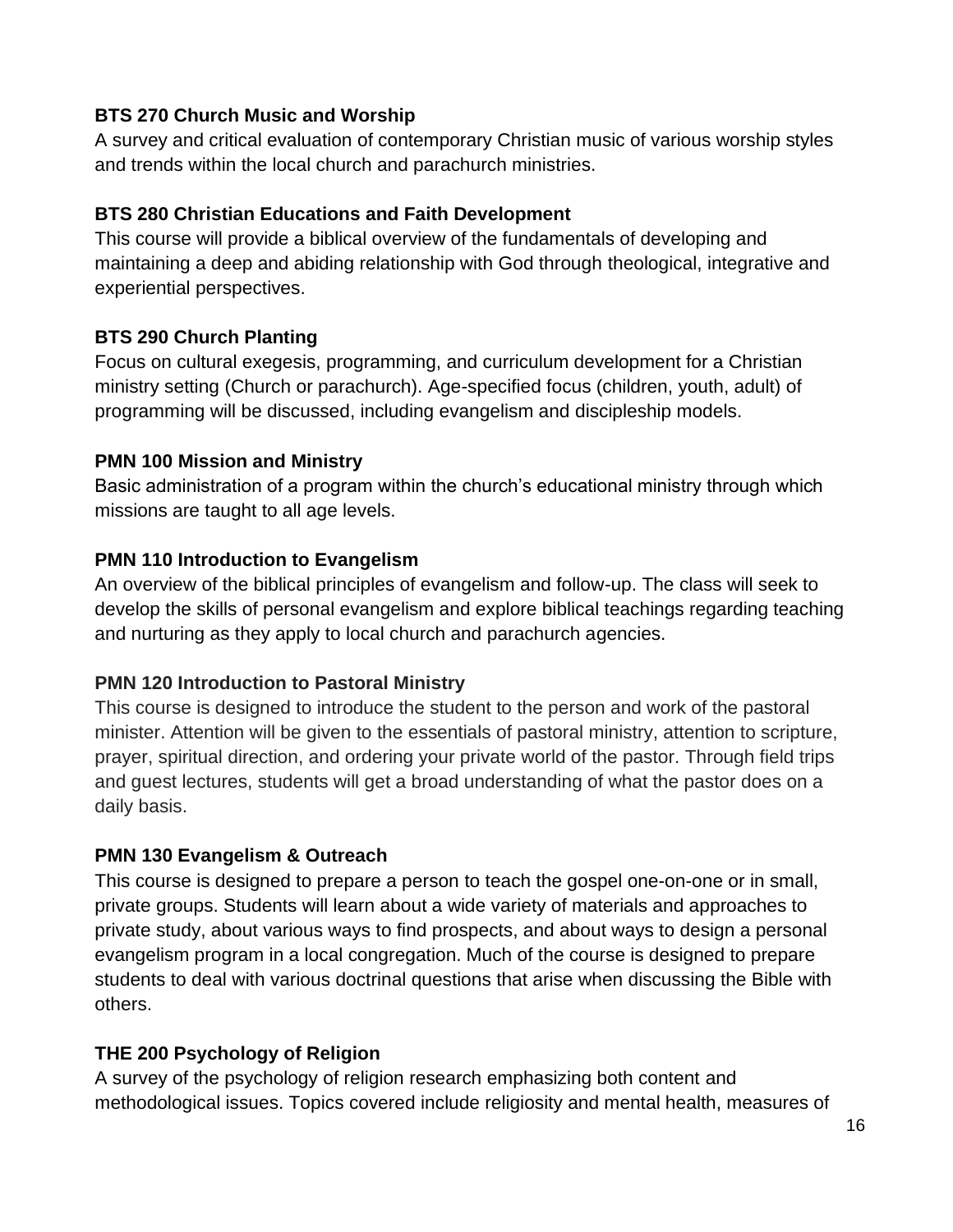religiosity, religious development, correlates of religiosity and psychological aspects of conversion and other religious experiences.

#### **THE 205 The Ten Commandments and Ethical Life**

An examination of the historic and current understanding of the relationship between religious beliefs and practices and civil

government and law in the United States. Topics could include the First Amendment, Supreme Court rulings, the relevance of the country's founders, prayer in school, and displaying the Ten Commandments in public places.

#### **THE 210 Theories of Justice**

An introduction to major themes and issues in the anthropological study of social justice and human rights. Common human rights violations will be considered from an anthropological perspective and in the light of Scripture. Various tools for engaging in social activism and advocacy, rescuing the oppressed and undertaking social justice and human rights interventions will be considered.

#### **THE 215 Reformed Theology**

An introduction to Reformed theology through a study of the Reformation era, the subsequent developments and more current shape and issues of the reformed theology.

#### **THE 220 Theology of Christian Life**

A consideration of God's Person, existing as one God, yet manifested in three Persons, and the believer's responsibility to the Church, Christ's body, and the world at large as an agent of reconciliation in God's kingdom program in the end times.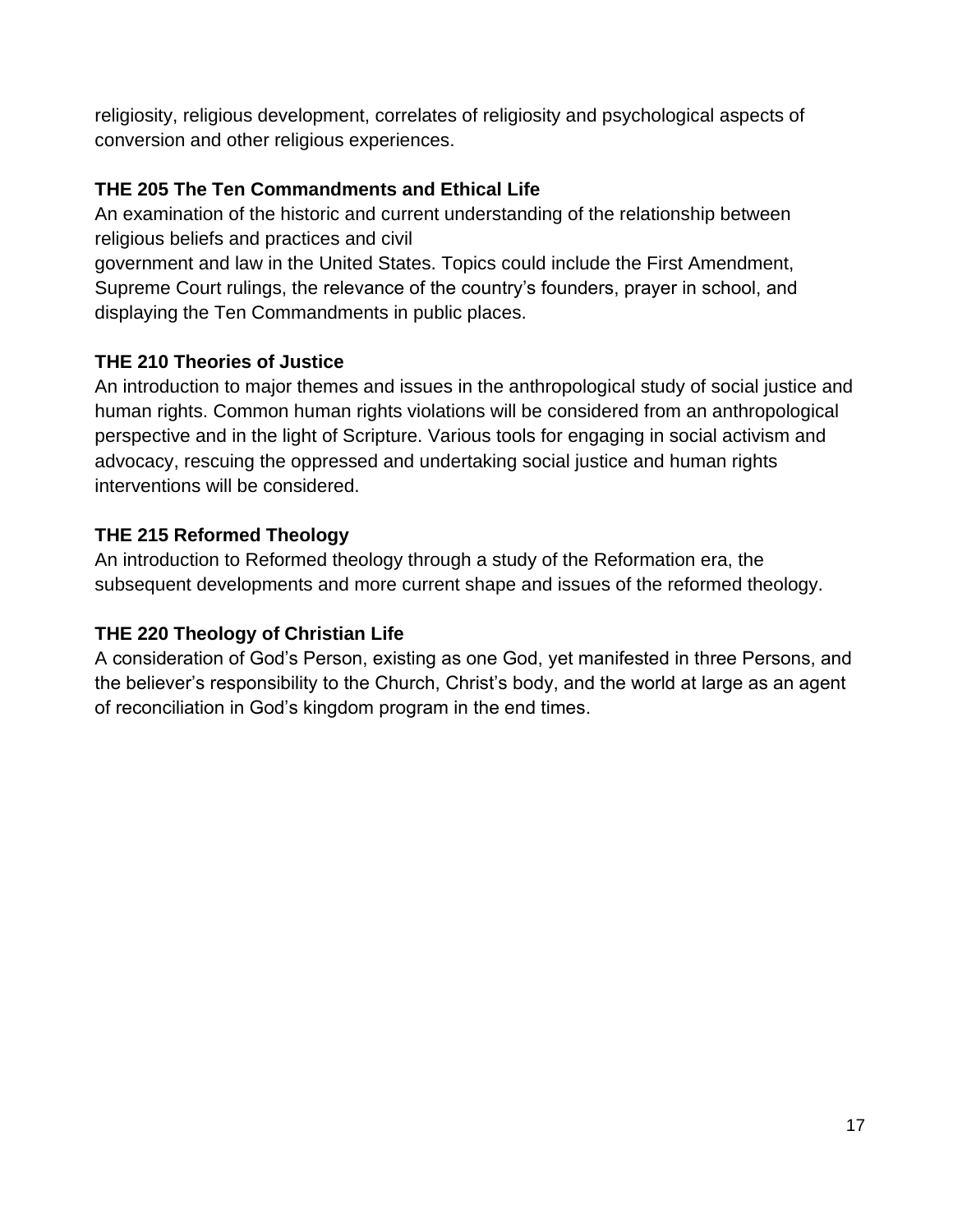#### **Master of Divinity**

<span id="page-17-0"></span>The Master of Divinity program is a professional program which will equip graduates with the comprehensive graduate education necessary for becoming a minister.

#### <span id="page-17-1"></span>**Academic Requirements**

•Successfully complete 64 quarter units of the following coursework with a minimum cumulative grade point average of 2.0 on a 4.0 scale:

- ❖ Successfully complete a thesis approved by the evaluation committee.
- ❖ Successfully complete the program requirements within the time limit.

#### **Learning Outcomes**

- 1. Identify the basic contents of all books of the Old and New Testaments and the broad historical and cultural background information relevant to the study of the Old and New Testaments.
- 2. Exegete and apply a biblical text properly through application of historicalgrammatical hermeneutics.
- 3. Demonstrate a theology and practice of worship that integrates word and sacrament and attends to its historical and cultural expressions.
- 4. Embody a ministerial identity committed to caring for the spiritual formation of the self, individuals, and communities.
- 5. Prepare and present sermons demonstrating biblical accuracy, oral clarity and contemporary relevance.
- 6. Demonstrate vision and growing capacity to excel in leadership for God's mission.

#### <span id="page-17-2"></span>**Time Limit**

The Master of Divinity program can be completed 2 - 3 years from the time the student commenced the first course, as a regular student, which applies to the program requirements. This time limit, at the option of the university, may be extended due to special extenuating circumstances

#### **Core Curriculum: 48 units required**

OTS 512 - Old Testament Introduction and Interpretation

NTS 511 - New Testament Introduction and Interpretation

THE 661 - Christian Theology

PHI 510 - Christian Philosophy: Worldview, Western Thought, and Apologetics

ETH 520 - Introduction to Christian Ethics

HIS 511 - Church History: Patristic, Medieval, Reformation and Modern Eras

HIS 513 - Baptist History: Identity, Heritage, and Polity

HTH 660 - Historical Theology

PRS 610 - Bible Exposition

EVA 510 - Evangelism: Nature and Practice

MIS 510 - Christian Missions: Principles and Practice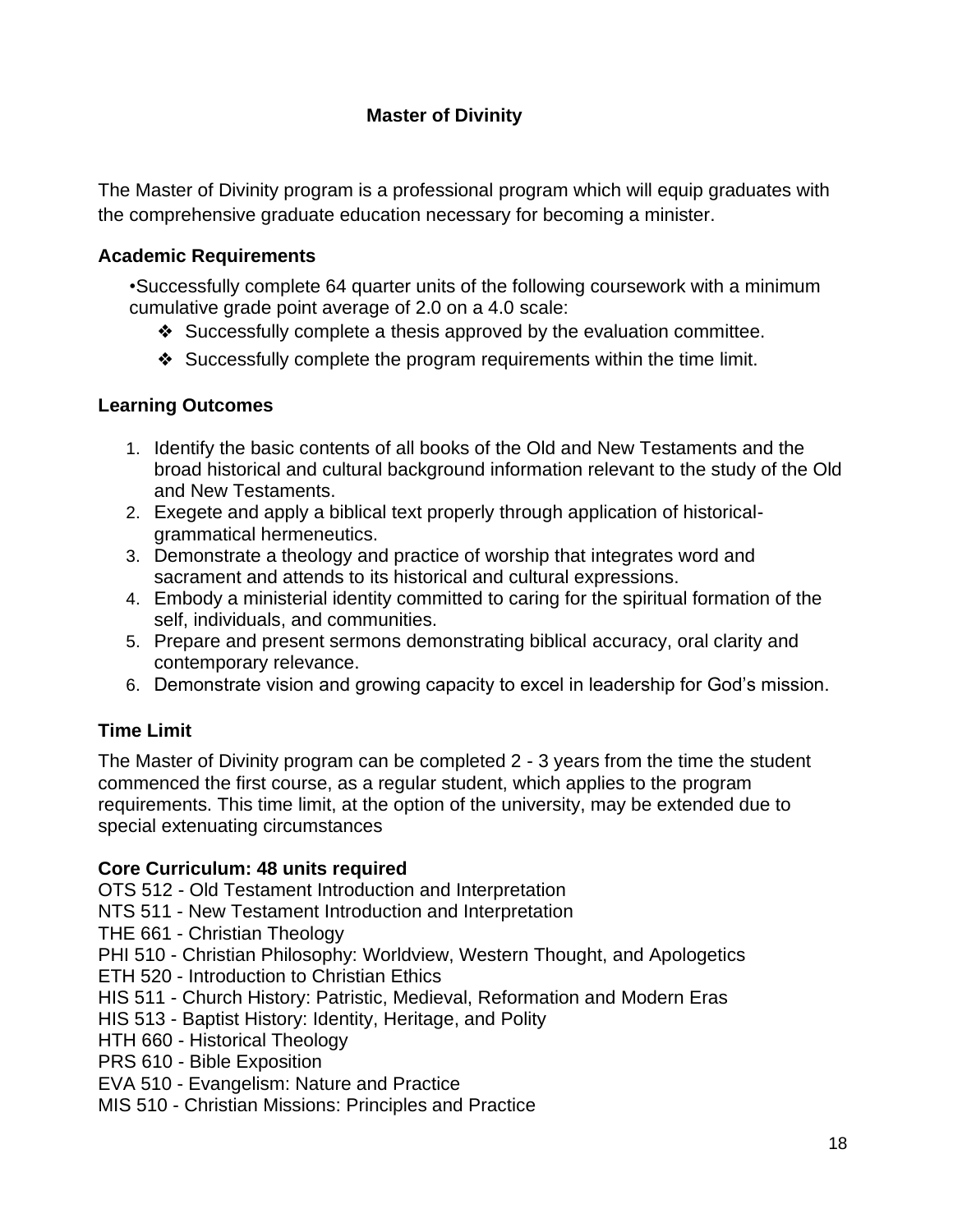#### BCO 550 - Advanced Biblical Counseling

#### **Elective Studies: 16 units required**

PMN 650 - Pastoral Ministry and Leadership PMN 673 - Advanced Christian Leadership EVA 661 - Personal Discipleship & Disciple-making PAM 668 - Advanced Pastoral Ministry CAP 590 - Advanced Church Planting CAM 700 - Advanced Church Music and Worship PPF 688 - Promise and Fulfillment LCM 690 - Legal and Critical Issues in the pastoral Ministry CAF 665 - Advanced Christian Educations and Faith Development MIS 691 - Missions Practicum

#### **Course Descriptions:**

**OTS 512** - Old Testament Introduction and Interpretation An introduction to the history, literature, and religion of the Old Testament, including a detailed examination of the problems and interpretations, and introducing proper hermeneutical methodology and practice for the Pentateuch,Former and Latter Prophets.

#### **NTS 511** - New Testament Introduction and Interpretation

An introductory course that focuses on the life of Christ, interpretation of the Gospel narrative genres, NT backgrounds, and the content and theological emphases of each Gospel. This also includes the biblical history of the Apostolic period, Apostolic epistolary literature, the Apocalypse, and issues regarding the interpretation of these genres.

#### **THE 661** - Christian Theology

A comprehensive study of the major doctrines of the Christian faith from the point of view of those who are within the Christian church. The nature of theology, its methods and claims are discussed and accessed. The major Christian doctrines are examined in their mutual relationships: revelation, God, creation, providence, humanity and sin.

**PHI 510** - Christian Philosophy: Worldview, Western Thought, and Apologetics An introductory study of the relationship between Christian theology and philosophy including an overview of the history of ideas and worldviews. Topics covered will include faith and reason, the existence of God, science and faith, the problem of evil, and the basis for knowledge and values.

#### **ETH 520** - Introduction to Christian Ethics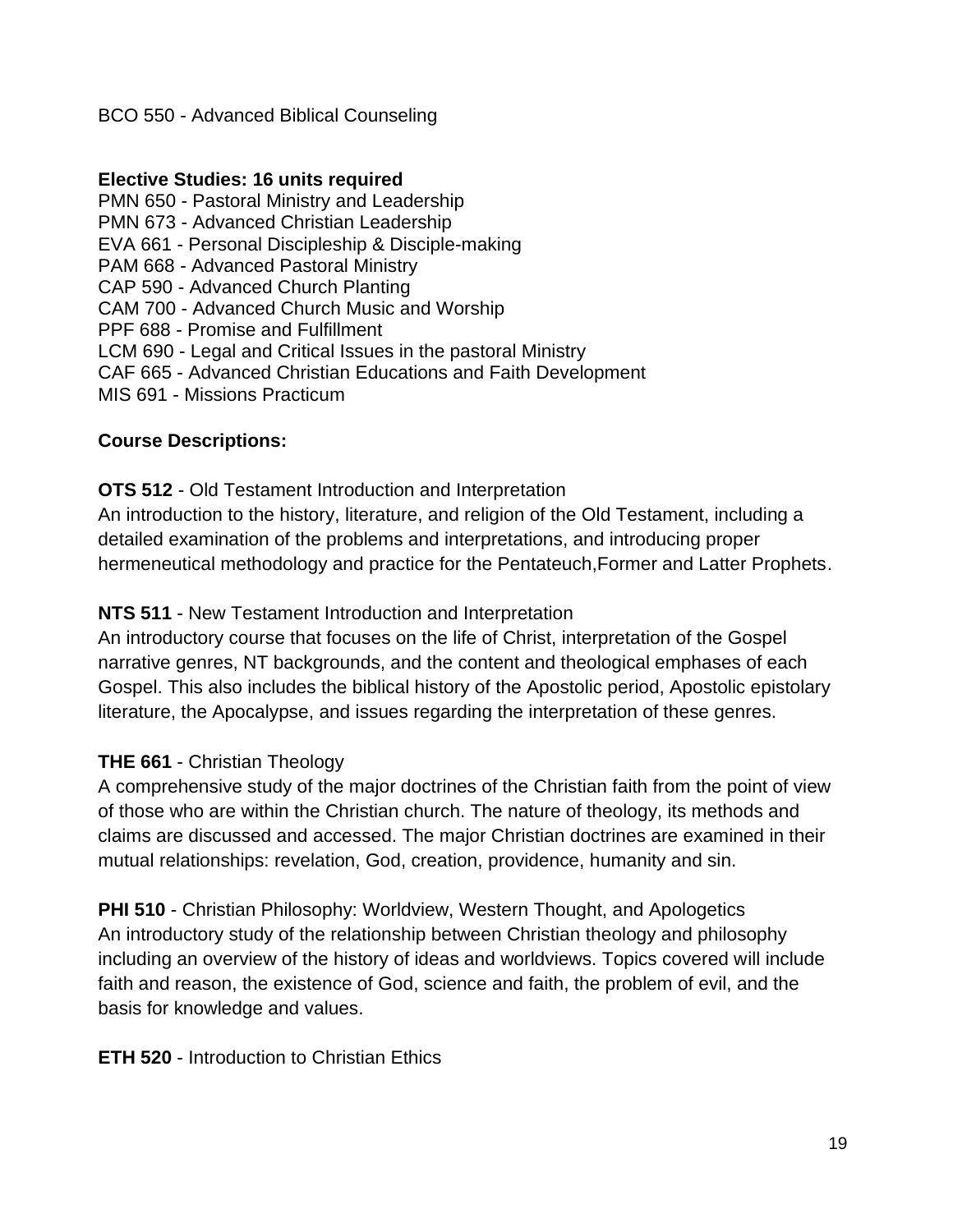A systematic study of Christian ethics taken as a theoretical and practical discipline and offered at an introductory level. Attention is given to biblical and theological foundations as well as to current issues relevant to the witness of the Church in society.

**HIS 511** - Church History: Patristic, Medieval, Reformation and Modern Eras A survey of the history of Christianity from the Patristic Period until the Modern Era.

#### **HIS 513** - Baptist History: Identity, Heritage, and Polity

An examination of Baptist origins and development, denominational structures, and theological emphases. A significant component of the class will address Southern Baptist heritage with special emphasis given to cooperative missions and the Cooperative Program.

#### **HTH 660** - Historical Theology

A comprehensive study of the historical development of some of the central doctrines of the Christian faith.

#### **PRS 610** - Bible Exposition: Hermeneutics and Preparation

A basic introduction to Bible exposition for vocational ministers with an emphasis on the teaching and preaching of Scripture based on the intended meaning of biblical texts. The course includes an introduction to hermeneutical principles necessary for arriving at the Holy Spirit's intended meaning of a given passage, and then developing that meaning into engaging sermons and Bible lessons.

#### **EVA 510** - Evangelism: Nature and Practice

An introduction to the nature and practice of evangelism with emphasis on its biblical, theological, and historical roots. Special attention will be given to the rationale and context for evangelization.

#### **MIS 510** - Christian Missions: Principles and Practice

A course designed to introduce the student to the biblical, theological, historical, and practical bases for Christian missions. Special attention is given to contemporary issues in missions as well as current ways to do missions.

#### **BCO 550** - Advanced Biblical Counseling

An introduction to biblical counseling theory and practice, including a focus on how Scripture and theology form the foundation and substance for counseling, biblical concepts for understanding people and their problems, and biblical methods of change.

#### **PMN 650** - Pastoral Ministry and Leadership

An integrative study of the nature and practice of pastoral ministry and leadership.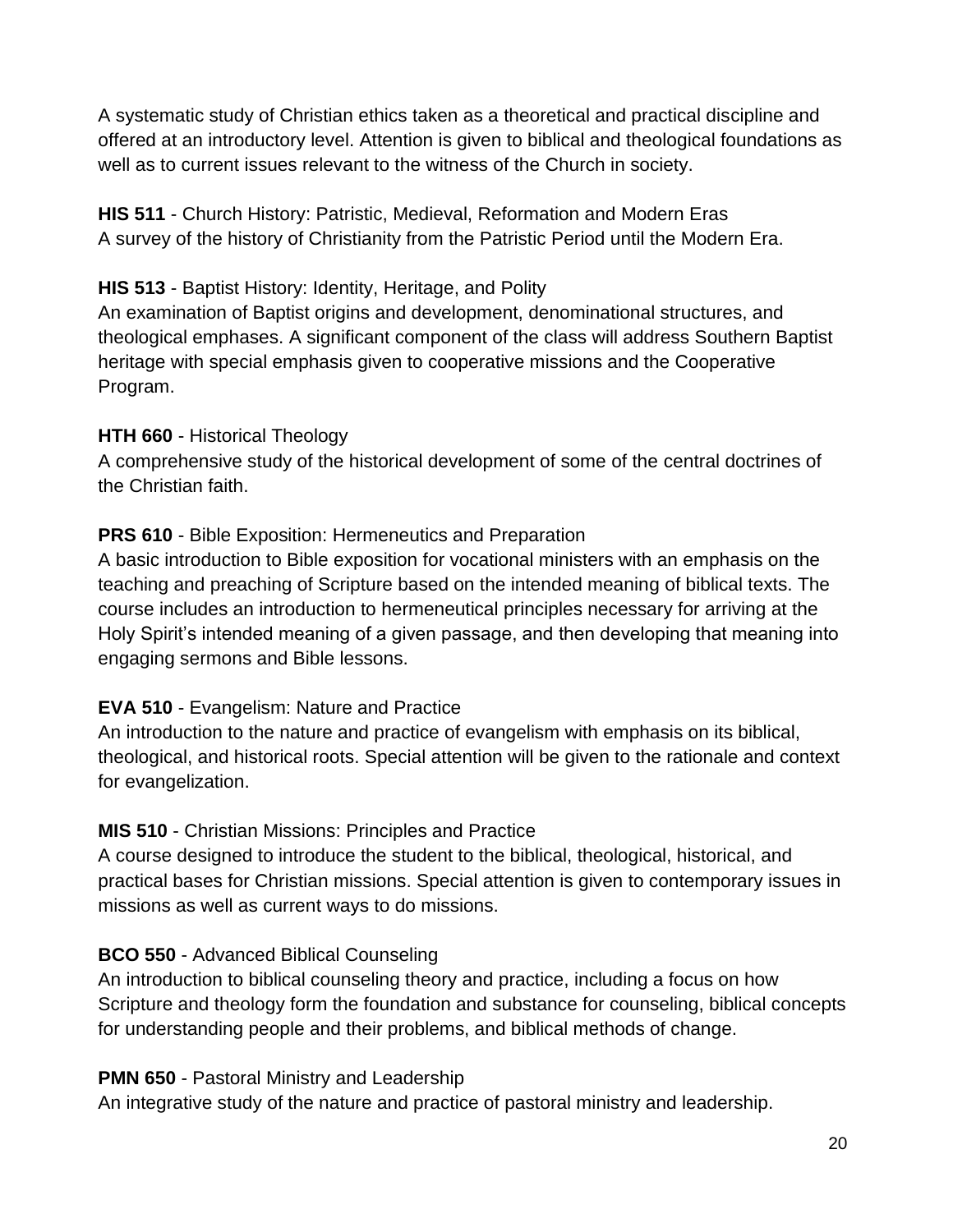#### **PMN 673 - Advanced Christian Leadership**

A study in the tasks, styles, and models of servant leadership, giving special attention to a biblical worldview of Christian leadership in various contexts.

#### **EVA 661** - Personal Discipleship & Disciple-making

An introduction to the biblical principles of personal spiritual growth and disciple-making.

#### **PAM 668 -** Advanced Pastoral Ministry

An advanced study of a pastor's call, purpose, and role in ministry. Special attention will be given to providing leadership in worship, music, ordinances, weddings, funerals, and hospital and home visitation.

#### **CAP 590** - Advanced Church Planting

This course stresses the dynamics of church growth in the context of planting churches both mono- and cross-culturally. Particular focus is given to spiritual formation in the process of planting, growing, and developing community life within the local church.

#### **CAM 700 -** Advanced Church Music and Worship

A survey and critical evaluation of contemporary Christian music of various worship styles and trends within the local church and parachurch ministries.

#### **PPF 688** - Promise and Fulfillment

The great traditions of Christian faith through Scripture and literature are investigated on authentic discipleship to Jesus Christ. The course is built around the following three themes: 1) gaining an experiential understanding of the six great traditions of Christian faith; 2) coming to a deeper appreciation of the importance of classical devotional literature; and 3) learning to better experience God in Scripture.

#### **LCM 690** - Legal and Critical Issues in the Pastoral Ministry

A study of the legal issues unique to the pastor, his family and the congregation. An examination of theological and psychological aspects of pastoral care, including legal issues, networking with other healthcare professionals, management of the practice of church discipline, and equipping of the laity for pastoral care ministries.

#### **CAF 665** - Advanced Christian Educations and Faith Development

This course will provide a biblical overview of the fundamentals of developing and maintaining a deep and abiding relationship with God through theological, integrative and experiential perspectives.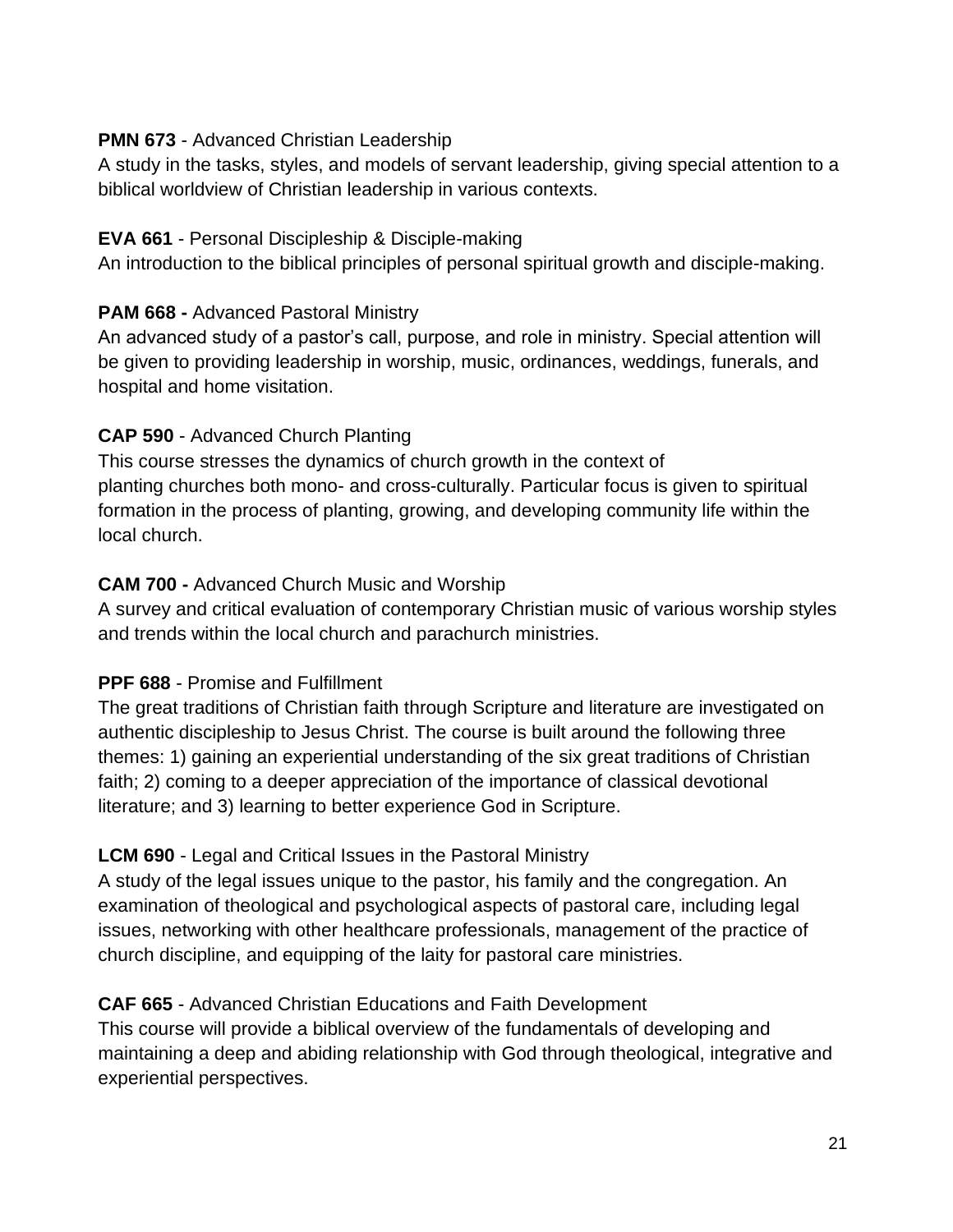#### **MIS 691** - Missions Practicum

A combination of academic study and field missionary experience conducted in selected settings under approved supervision, in cooperation with the North American Mission Board or the International Mission Board of the Southern Baptist Convention and/or Baptist State Conventions and local churches.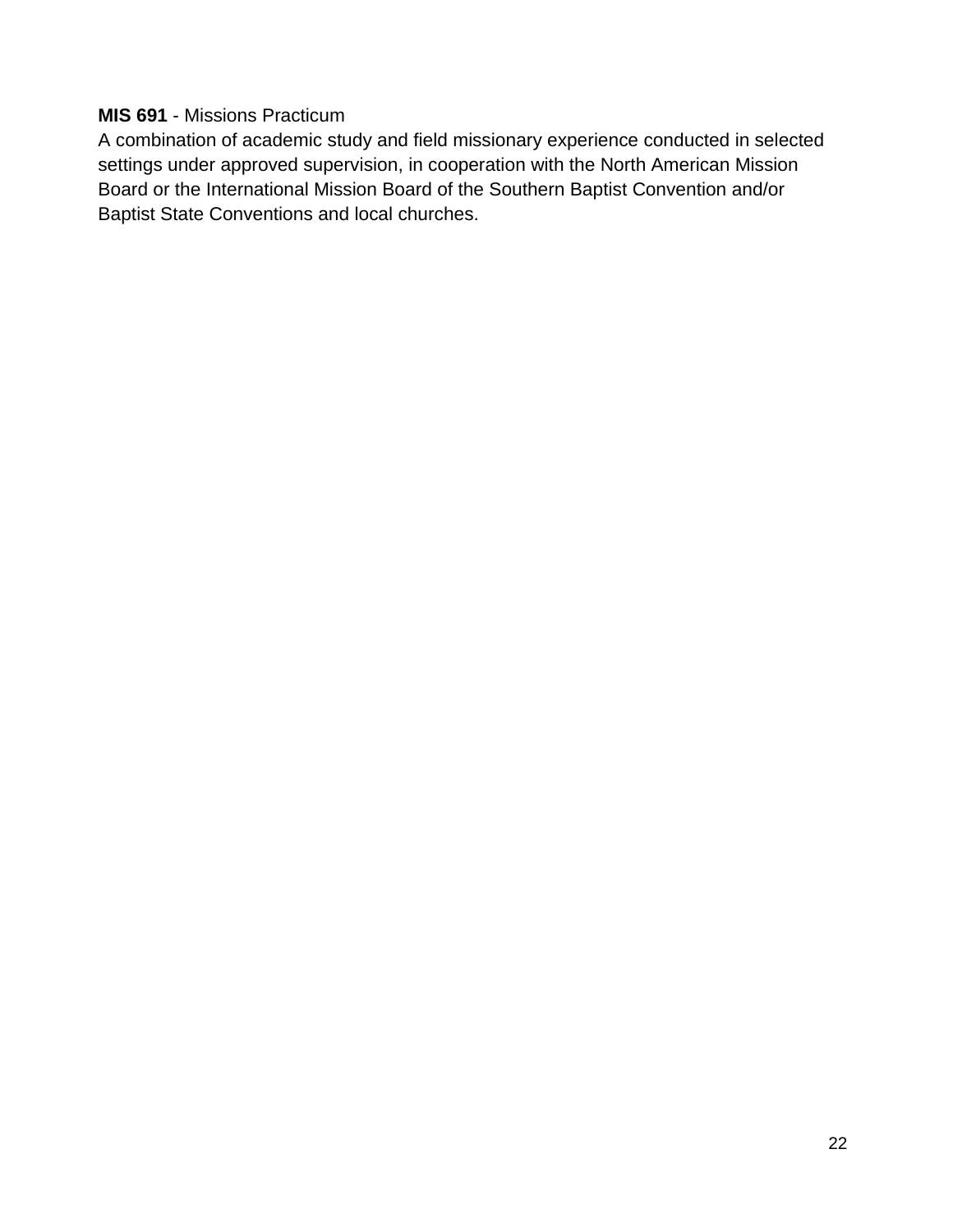#### <span id="page-22-0"></span>**5. FINANCIAL INFORMATION**

<span id="page-22-1"></span>All tuition and fees are mandatory and are subject to change without prior notice.

#### **General Schedule**

| <b>Types of Charges</b>                    | Amount |
|--------------------------------------------|--------|
| Application fee (non-refundable)           | \$100  |
| Administrative Registration fee (annually) | \$100  |
| Tuition per unit                           | \$100  |
| Student ID card                            | \$10   |
| Certificates/Transcripts per copy          | \$20   |

#### <span id="page-22-2"></span>**Refund Policy**

Tuition refunds are made for withdrawal from a course when notification of cancellation is filed with the registrar. Students may withdraw from a course and receive a full refund any time prior to the beginning of the course or during the first week. The date that the official Cancellation Form is received determines the date of withdrawal. After the first week of cancellation, Pro rata will apply to students. Within 45 days the university must refund the student. Students are eligible for refund until the 60% from the beginning of the enrollment.

#### <span id="page-22-3"></span>**Outstanding Balances**

All institutional charges must be paid in full before graduation. An account is considered paid in full when all checks clear the bank. If a student account is not in good standing it may, among other things, result in:

- Cancellation of enrollment
- Denial of registration for future classes
- Denial of transcripts
- Denial of readmission
- Denial of graduation

#### **Financial Aid**

*Pacific American Global University does not participate in federal or state student financial aid programs.*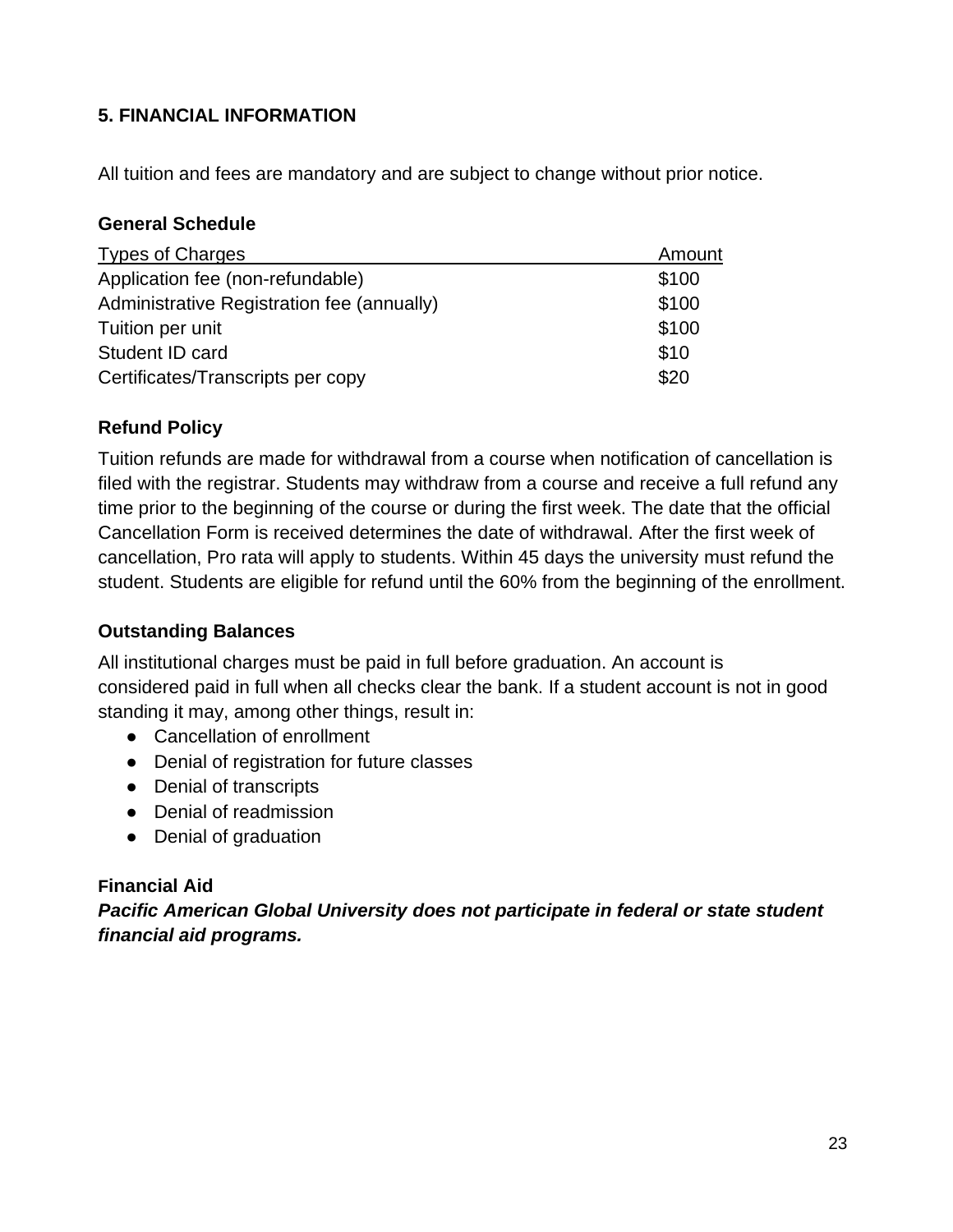#### <span id="page-23-0"></span>**6. OTHER POLICIES**

#### <span id="page-23-1"></span>**Sexual Harassment**

The Pacific American Global University is committed to providing a safe learning and working environment. In keeping with this commitment, the school prohibits unlawful harassment including sexual harassment by any of its employees, students, staff, faculty, or anyone conducting business on university premises. Sexual harassment is defined as any unwelcome or unsolicited attention of a sexual nature, including but not limited to verbal, physical, or visual contact. Any person who observes or is subject to an act of sexual harassment should report it immediately to the nearest faculty or staff member, who will notify the Dean of Students. Confidentiality is required in order to protect all parties involved. Appropriate disciplinary action will be taken for students, faculty members, or staff members accused of sexual harassment.

#### <span id="page-23-2"></span>**Grievance and Complaint Procedures**

Students may submit any grievances that they might have with respect to academic affairs to the Head of Department. Other complaints may be submitted to the Administrator. Upon receipt of the grievance, the Head will meet with the student. An effort will be made to resolve the grievance. If the grievance is not resolved satisfactorily, the student may appeal the decision to the Academic Committee. The Head of Department forwards the grievance to the Academic Committee for resolution. The decisions of the Academic Committee are final and are non-appealable.

The following principles and procedures governing dismissal will be used if the reasons for dismissal are due to moral inconsistencies, significant neglect of duties, behavior, attitudes that are not in harmony with Pacific American Global University's written policies, statements, standards, and ethical practices.

Dismissal of a student before graduation will be preceded by:

- a) discussions between the student and appropriate administrative officers looking toward a mutual agreement
- b) informal inquiry by appointed faculty committee, which may, failing to effect an adjustment, determine whether in its opinion dismissal proceedings should be undertaken, without its opinion being binding upon the administration
- c) a statement of charges framed with reasonable particularity by the CAO and submitted to a committee of faculty and administrators (i.e., an ad hoc Grievance Committee consisting of Administrative Manager, CAO, one student selected by the CAO, and one student selected by the student who has a grievance). Pending a final decision by the committee, no overt action relative to the student's activity is to be taken.

If a student has a grievance or a challenge to disciplinary or dismissal actions that she/he wishes to pursue through special procedures, he should inform the CAO. The CAO will form the ad hoc Grievance Committee consisting of Administrative Manager, one student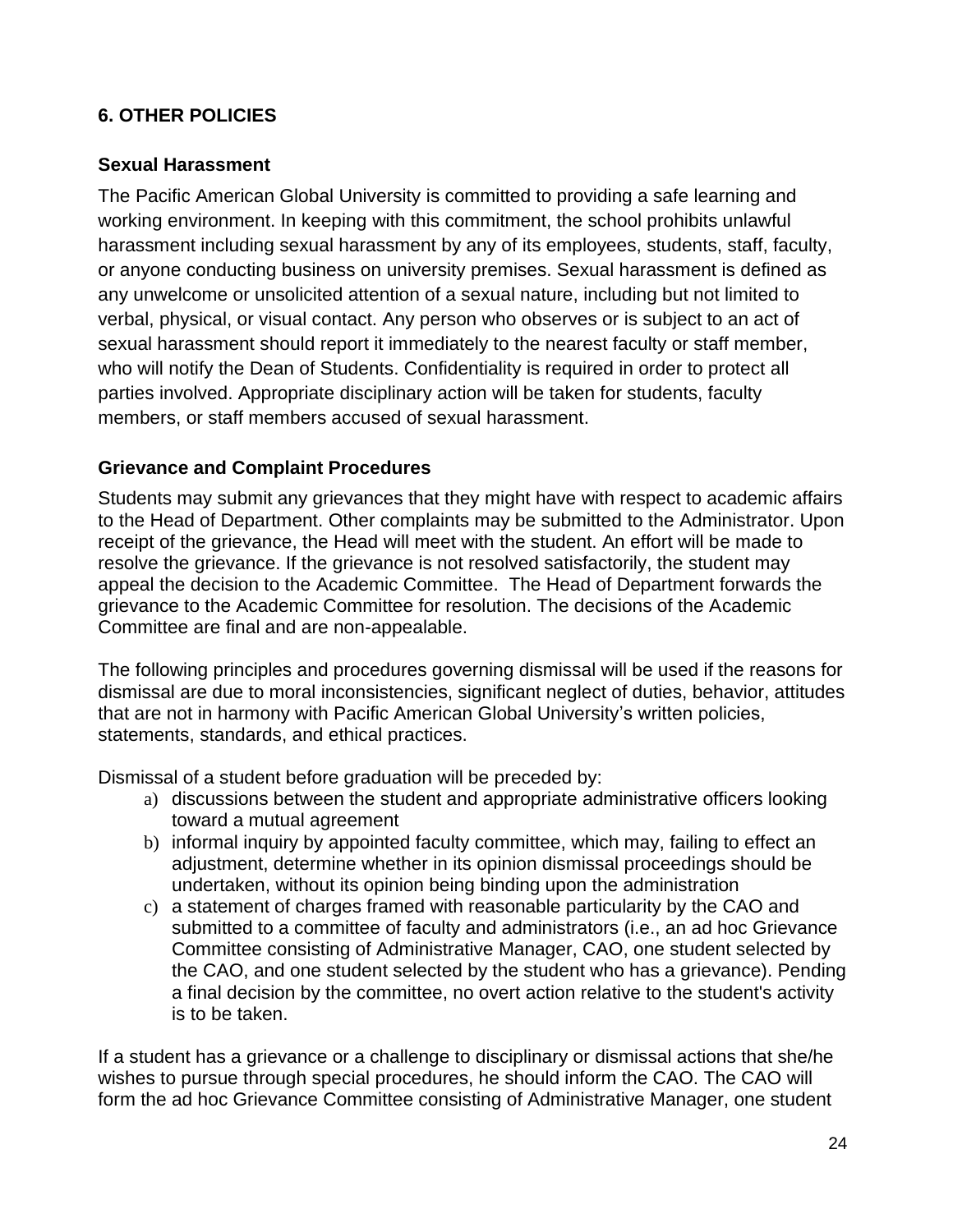selected by the CAO, one student selected by the student with a grievance, and the CAO him or herself. The student with a grievance will write a report detailing his grievance and suggesting any desired changes. The committee will have a meeting to discuss the grievance, reasons the school administration has been pursuing its present course and determine any more investigation that is needed. A second meeting will be scheduled which will allow the committee to ask questions of the professor and the administration. Proposals for recourse, change or for dismissing the grievance without recourse or change will then be written and voted on by secret ballot. CAO will inform the committee of the vote tally. The vote of the committee will decide the matter unless the student asks the board to review the case (including minutes and vote tally). In case of a tie vote, CAO will make the decision. Careful minutes to both meetings should be kept including the results of the vote tally. School kept securely maintains all information and records of complaints.

If any student feels he or she has been injured by a colleague, he should discuss the matter with the Head of Department. If the aggrieved student wishes to pursue the matter further, it will be the function of an appointed committee composed of CAO, Administrative Manager and one student to examine matters carefully.

#### <span id="page-24-0"></span>**Family Educational Rights and Privacy Act (FERPA) of 1994**

The Family Educational Rights and Privacy Act (FERPA) affords students certain rights with respect to their education records:

1) The right to inspect and review the student's education records within 45 days of the day the Institution receives a request for access. Students should submit to the Registrar or other appropriate official written requests that identify the record(s) they wish to inspect. The Institution official will make arrangements for access and notify the student of the time and place where the records may be inspected. If the records are not maintained by the Institution official to whom the request was submitted, that official shall advise the student of the correct official to whom the request should be addressed.

2) The right to request an amendment of the student's education records that the student believes are inaccurate or misleading. They should write the Institution official responsible for the record, clearly identify the part of the record they want changed, and specify why it is inaccurate or misleading. If the Institution decides not to amend the record as requested by the student, the Institution will notify the student of the decision and advise the student of his or her right to a hearing regarding the request for amendment. Additional information regarding the hearing procedures will be provided to the student when notified of the right to a hearing.

3) The right to consent disclosures of personally identifiable information contained in the student's education records, except to the extent that FERPA authorizes disclosure without consent. One exception which permits disclosure without consent is disclosure to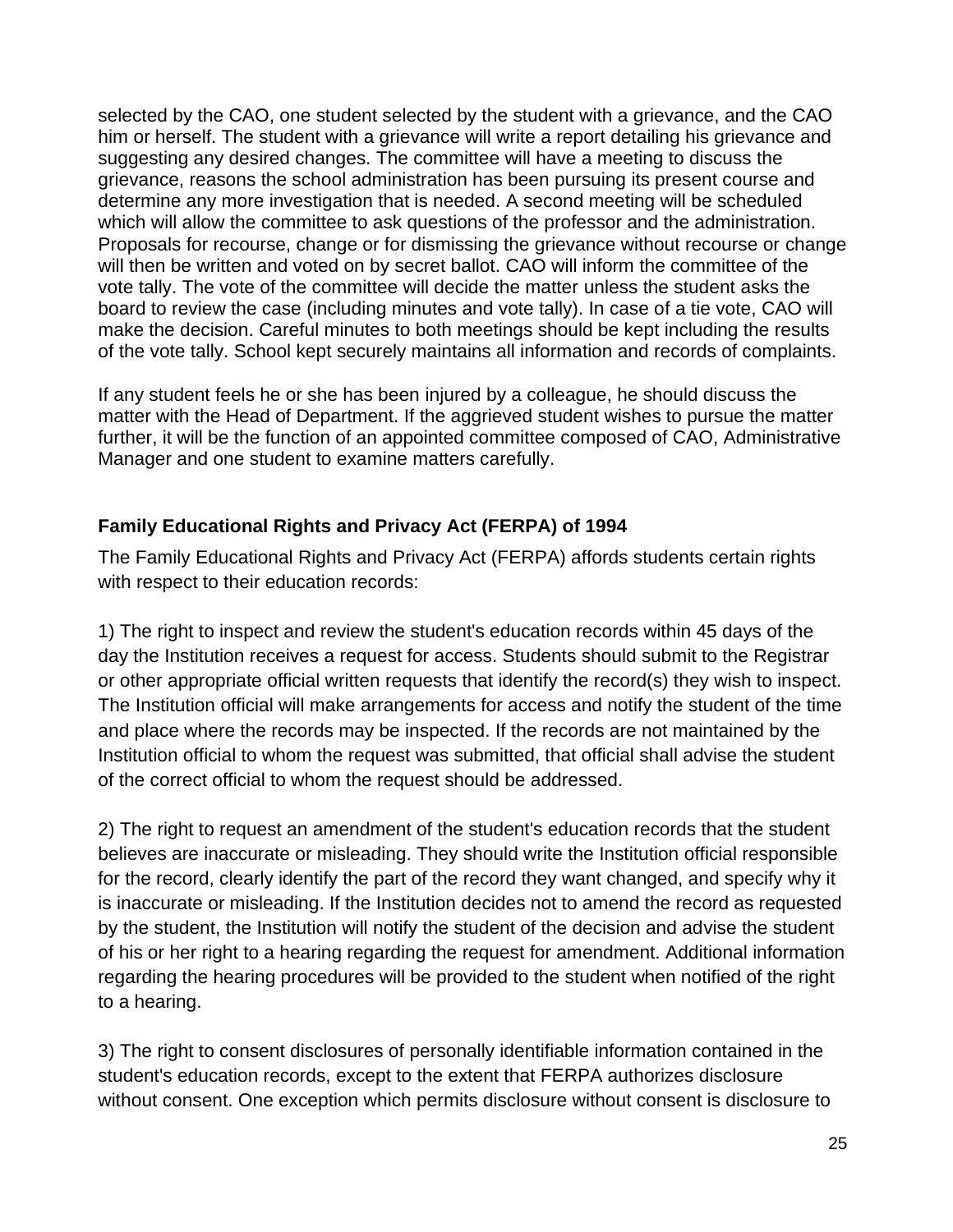institution officials with legitimate educational interests. An institution official is a person employed by the Institution in an administrative, supervisory, academic or research, or support staff position (including law enforcement unit personnel and health staff); a person or company with whom the Institution has contracted (such as an attorney, auditor, or collection agent); a person serving on the Board of Trustees; or a student serving on an official committee, such as a disciplinary or grievance committee, or assisting another institution official in performing his or her tasks. An institution official has a legitimate educational interest if the official needs to review an education record in order to fulfill his or her professional responsibility. Upon request, the Institution discloses education records without consent to officials of another institution in which a student seeks or intends to enroll.

4) The right to file a complaint with the U.S. Department of Education concerning alleged failures by Pacific American Global University to comply with the requirements of FERPA. The name and address of the Office that administers FERPA is:

> Family Policy Compliance Office U.S. Department of Education 400 Maryland Avenue, SW Washington, D. C. 20202-4605

#### <span id="page-25-0"></span>**ACADEMIC CALENDAR 2022**

Dates are subject to change. Refer to the quarter schedule of classes for recent changes related to holiday observances, registration deadlines, and commencement ceremonies. This is not to be construed as an employee work calendar. For purposes of degree evaluation, the academic year is defined as: fall, winter, spring, and summer quarters. Applications will be accepted for entry into programs until capacity is reached up to the beginning of the quarter.

#### **Winter Quarter, 2022**

| New Year's Day - Holiday                 | Jan. 1            |
|------------------------------------------|-------------------|
| Martin Luther King Day - Holiday         | <b>Jan. 17</b>    |
| Student registration and orientation     | Jan. 10 - Jan. 22 |
| Beginning of Quarter and first day of    | Jan. 10           |
| classes                                  |                   |
| Last day to add classes or register late | Jan. 24           |
| <b>President's Day - Holiday</b>         | <b>Feb. 21</b>    |
| Last day of classes                      | Mar. 18           |
| <b>Final examinations</b>                | Mar. 14 - Mar. 20 |
| End of quarter                           | Mar. 20           |